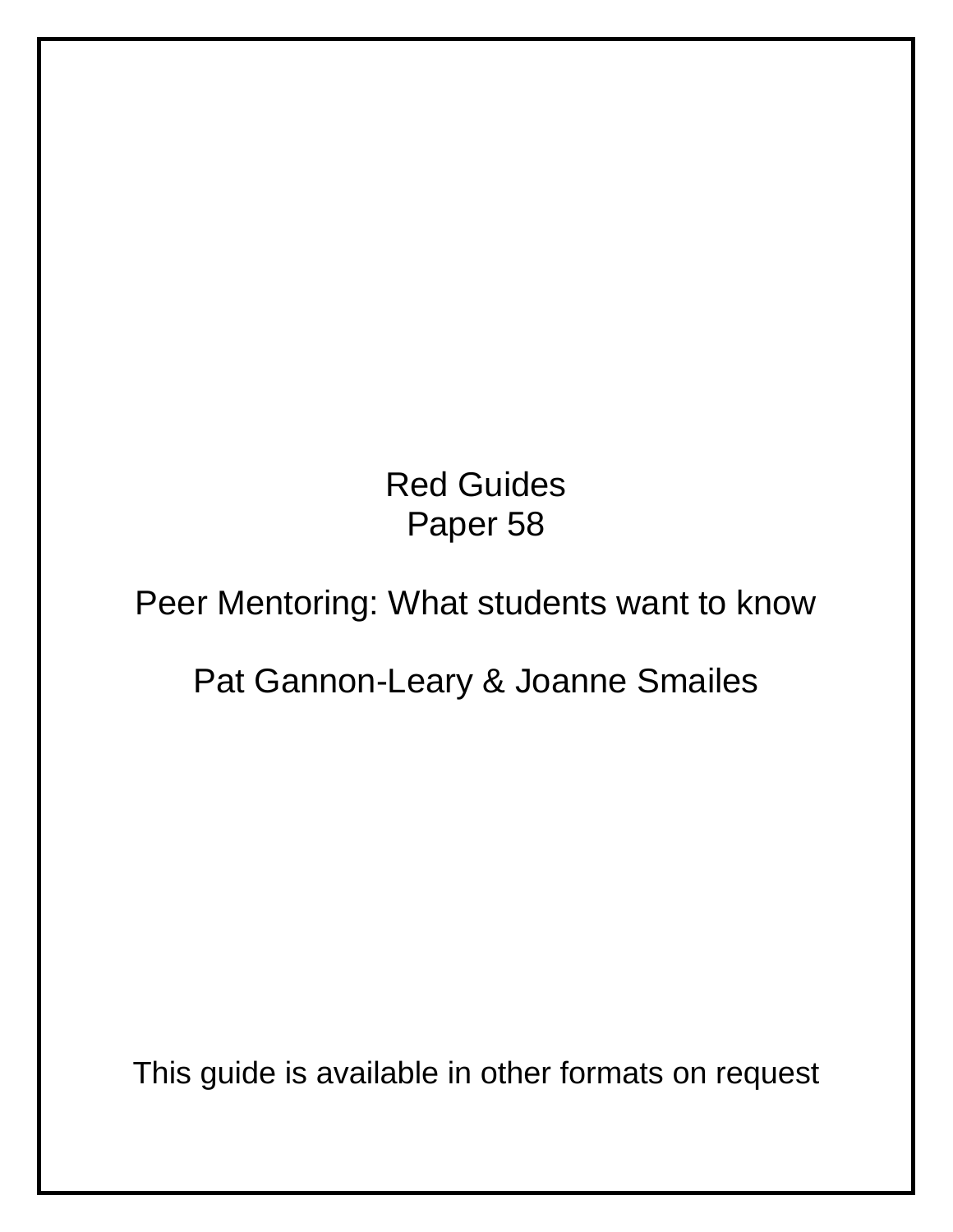Red Guides address educational and staff development issues within Higher Education and are aimed at colleagues within the University and at other institutions. Some describe current good practice in Higher education, others evaluate and/or comment on curriculum development and many provide ideas for teaching. All are meant to stimulate discussion, initiate action and implement change.

The guides may be reproduced for work with, or distribution to, students of Northumbria University and can be purchased by those outside our own institution.

The author (s) of this guide: Pat Gannon-Leary & Joanne Smailes, Northumbria University

First edition: ISBN 978 1 86135 450 1

British Library Cataloguing in Publication Data

*A catalogue record for this book is available from the British Library* 

© Northumbria University 2009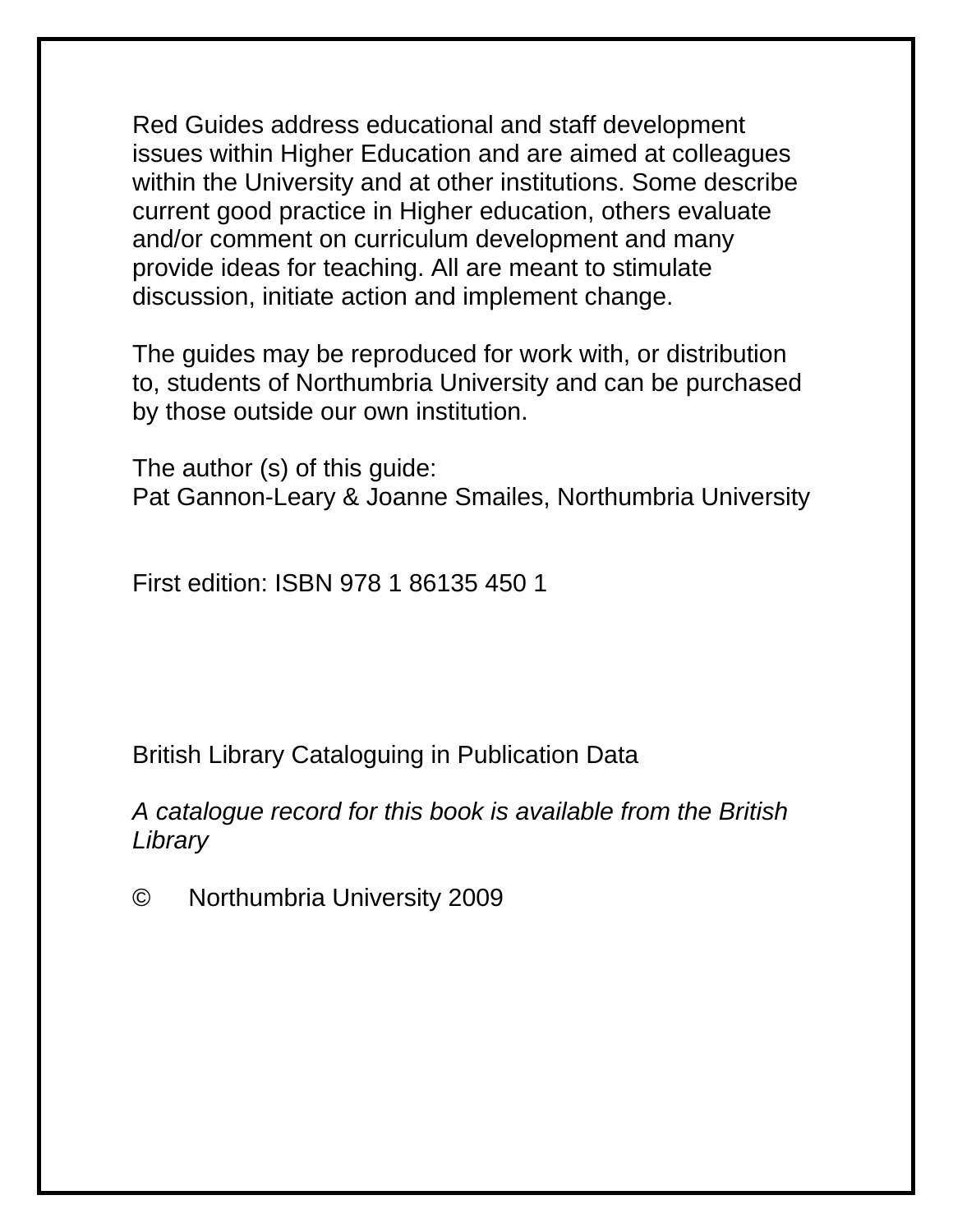# **Introduction**

This guide is a tangential outcome of research which was initially conducted to ascertain students' views and needs in respect to Peer mentoring. Peer Mentoring is a preferred means employed by many Higher Education Institutions (HEIs) to assist in the integration of first year students into their discipline at university and has been found to be effective not only as a way to improve the first year experience of students (Parker & Montgomery, 1998; Watson, 2000; Farrell et al., 2004) but also as a means of increasing rates of student retention and achievement for a relatively low cost (Shrestha, 1999; Playford et al 1999; Bruffee, 1999; Packham & Miller, 2000; Boud, et al 2001; Dook, 2002; Hodges. & White. 2001).

As part of the original questionnaire based investigation the first statement on the student questionnaire was an openended one:

*"One thing which would have been most useful for me to know about University life when I started was…"* 

This statement elicited the fullest and most heartfelt responses to any question we had asked over many years of conducting research with our students.

For this reason we decided to capture some of these responses in this guide in the hope they will be useful in helping academic and support staff determine what information students would like on various aspects of University life.

To give a flavour of the responses received, here are some 'appetisers':

• *'No matter how quiet or shy you are, you'll have a great time and it gives you a great amount of independence'*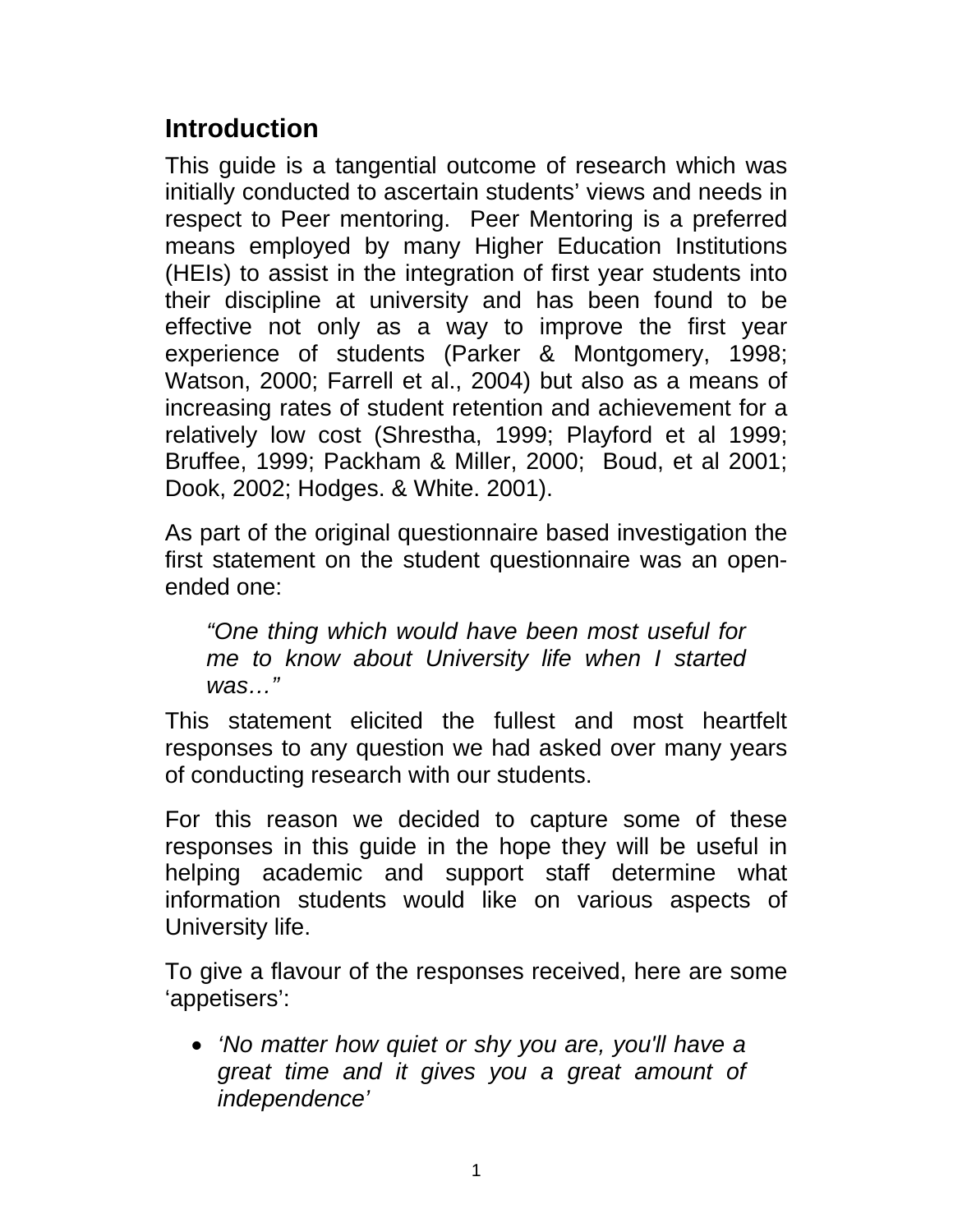- *'Not to get so worried about making new friends and meeting new people because everyone is in the same boat therefore everyone is making the extra effort to be friendly'*
- *'That everyone is out there on their own and very few people care...'*
- *'Take everything in your stride. Chances are everyone else is in the same boat and, if it is that bad you can always talk to someone at Uni welfare or flat/course mates'*
- *'Relax and enjoy the first year. Yes, you're there to learn but making friends is important too'*
- *'The importance of experiencing as much of the social life in first year as possible. When you reach second and third year, the workload becomes too great'*
- *'That in the first few weeks, everybody is as scared as you are, even if they don't look it, they're just better at hiding it! Just try to enjoy it, because before you know it you'll be graduating and it will all be over (sob)!'*

Some of the above comments echo responses in Jarkey's (2004) study where students, asked to describe their experiences of the first few weeks of first year, responded expressively: "Nightmare", "LOST LOST LOST", "stressed out", "awkward", "isolating", "impersonal", "fearful", "scary", "confusing", "extremely sucky, hell-ish, and bollocks". Many of these students said they were overwhelmed and unsure of the best choices for them and how to get the support they needed.

As one Northumbria first year student commented:

• *'Who do you ask? You know if you're already struggling to come to terms with 'Where are the classrooms? Who are the lecturers?', how can you*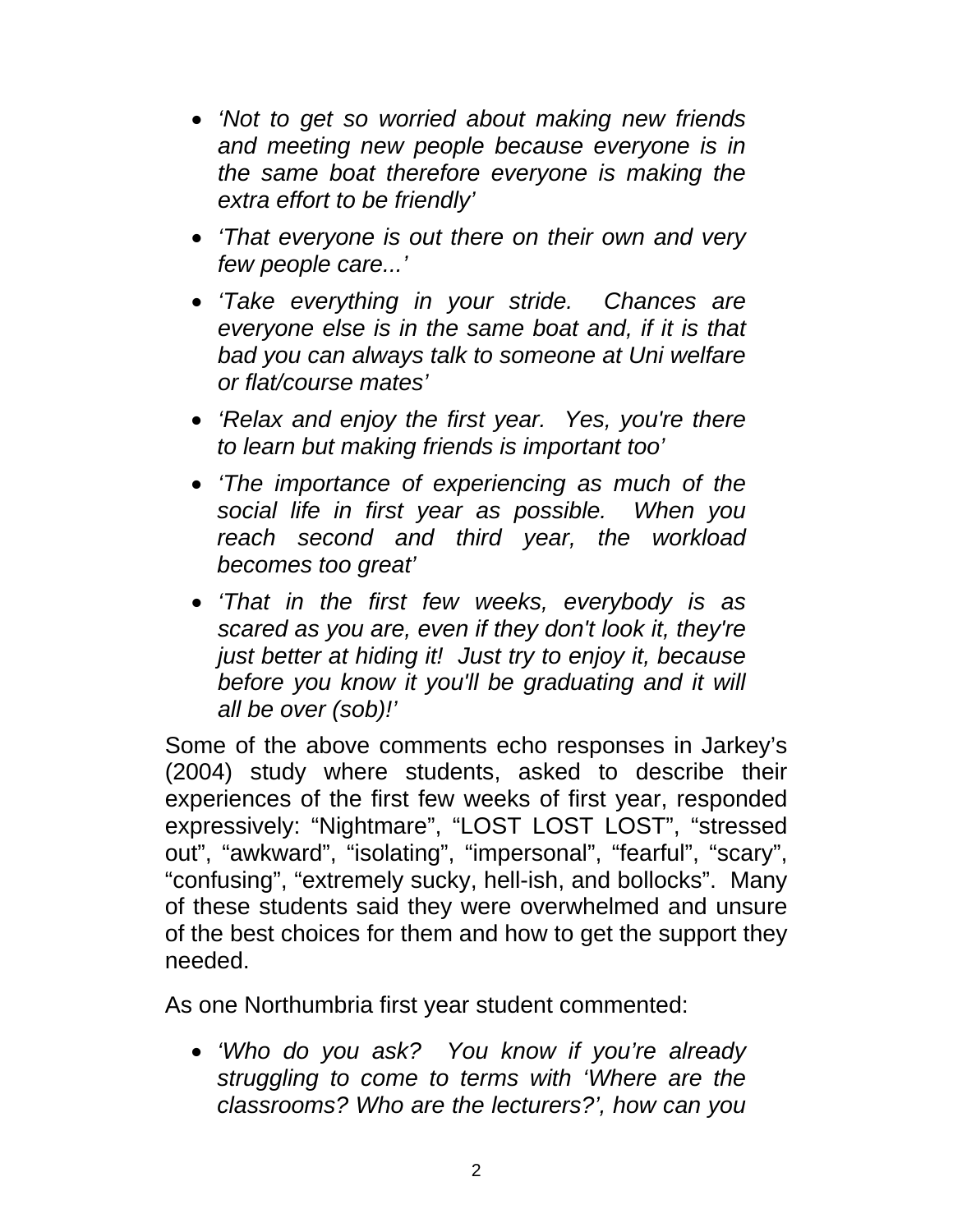*possibly find someone…bearing in mind you're all in the same boat together, until you get to know the other people on your cohort, how do you get to know who the more experienced are?'*

Jarkey (2004) recognises how, in the first week of semester, students are inundated with information while having to cope with accommodation and transport arrangements, learning their way around campus, finalising their enrolment, figuring out their timetables and classrooms, receiving unit outlines and purchasing textbooks, and finding out about clubs and societies. It is unsurprising that they feel overwhelmed and confused and that little of what they are told in the early weeks of the first year is assimilated by them.

Student responses to our 'killer question' could be categorised under seven headings. These headings were used again in a smaller scale study which comprised postcards containing the same statement, distributed to students during a 'roadshow' around the campus. Table 1 illustrates the percentage responses within each category for the two years.

| <b>Issue</b>     | 2006 | 2009 |
|------------------|------|------|
| Academic         | 19   | 40   |
| Time/timetabling | 8    | 14   |
| Financial        | 20   | 27   |
| Technology       | 8    |      |
| Accommodation    | 5    | 3    |
| Location         | 12   | 5    |
| Social           | 28   |      |

Table 1: Category of responses

In 2006, clearly social issues were the primary concern of students, also these have decreased over time it is notable than concerns have shifted to be more academically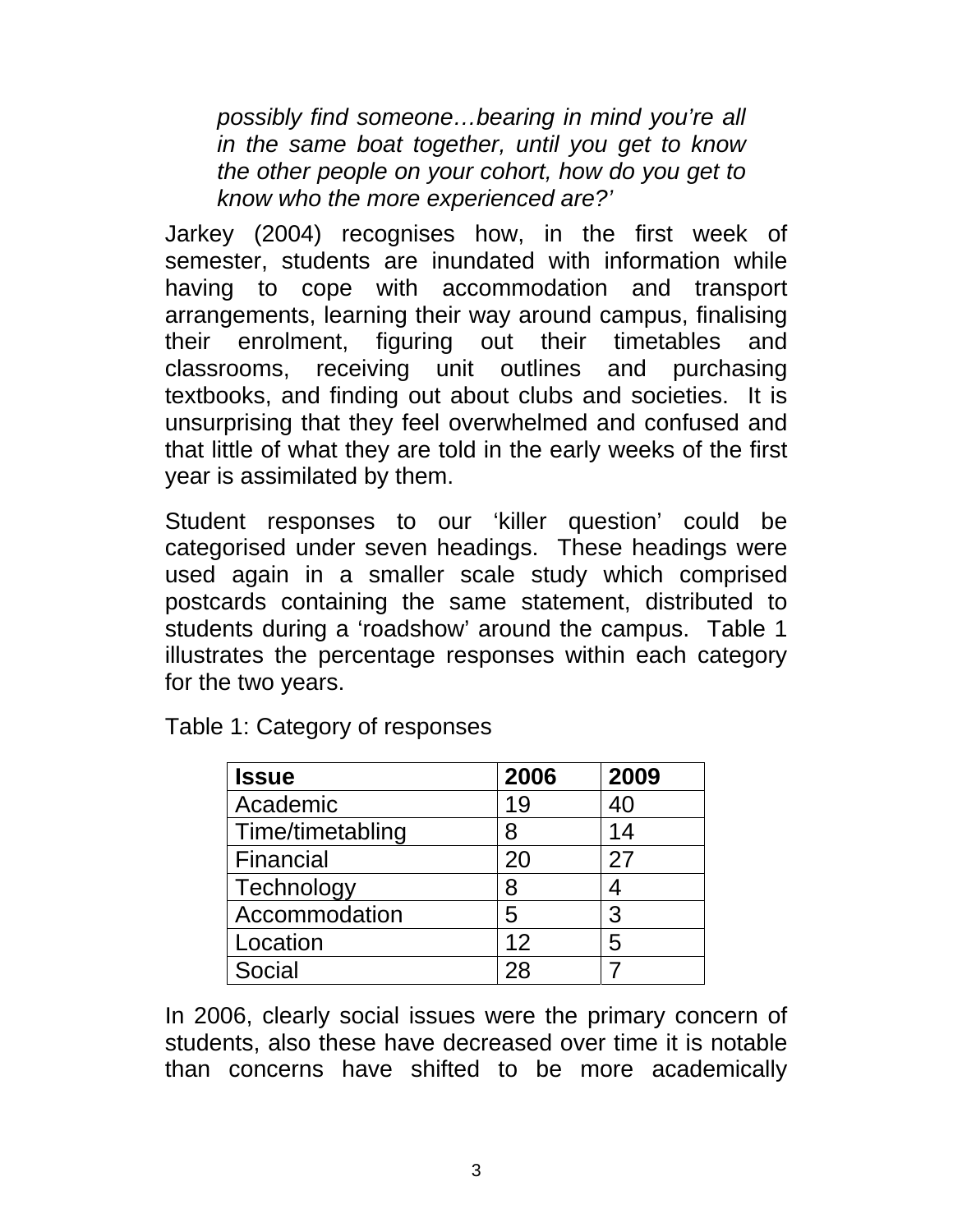related. Some of the comments received in each of these categories are now expanded upon.

# **Academic issues**

Academic-related responses to the introductory statement to the questionnaire included the representative comments:

- *'That it is VERY different to school because everything you do is independent and you don't get the same level of community or support as you do at school. It makes you become an adult'*
- *'How independent the teachers expect you to be you have to figure a lot of things out for yourself about work, exams, etc'*
- *'How important it was to attend classes the first couple of weeks, despite knowing that making friends was essential'*
- *'That you have to be organised from the start i.e. file each weeks lecture notes with the relevant seminar work'*
- *'Independent learning is essential, timetables change all the time and the subject modules are interconnected'*
- *'What was expected of me by way of levels/standard of work'*
- *'To know what is expected of you and more information regarding layout of course etc'*
- *'How few hours we spend in University and how much of work is self directed'*
- *'How hard it would be to manage my son and the workload. As a single parent felt guilty constantly in first year. Felt I wasn't spending enough time*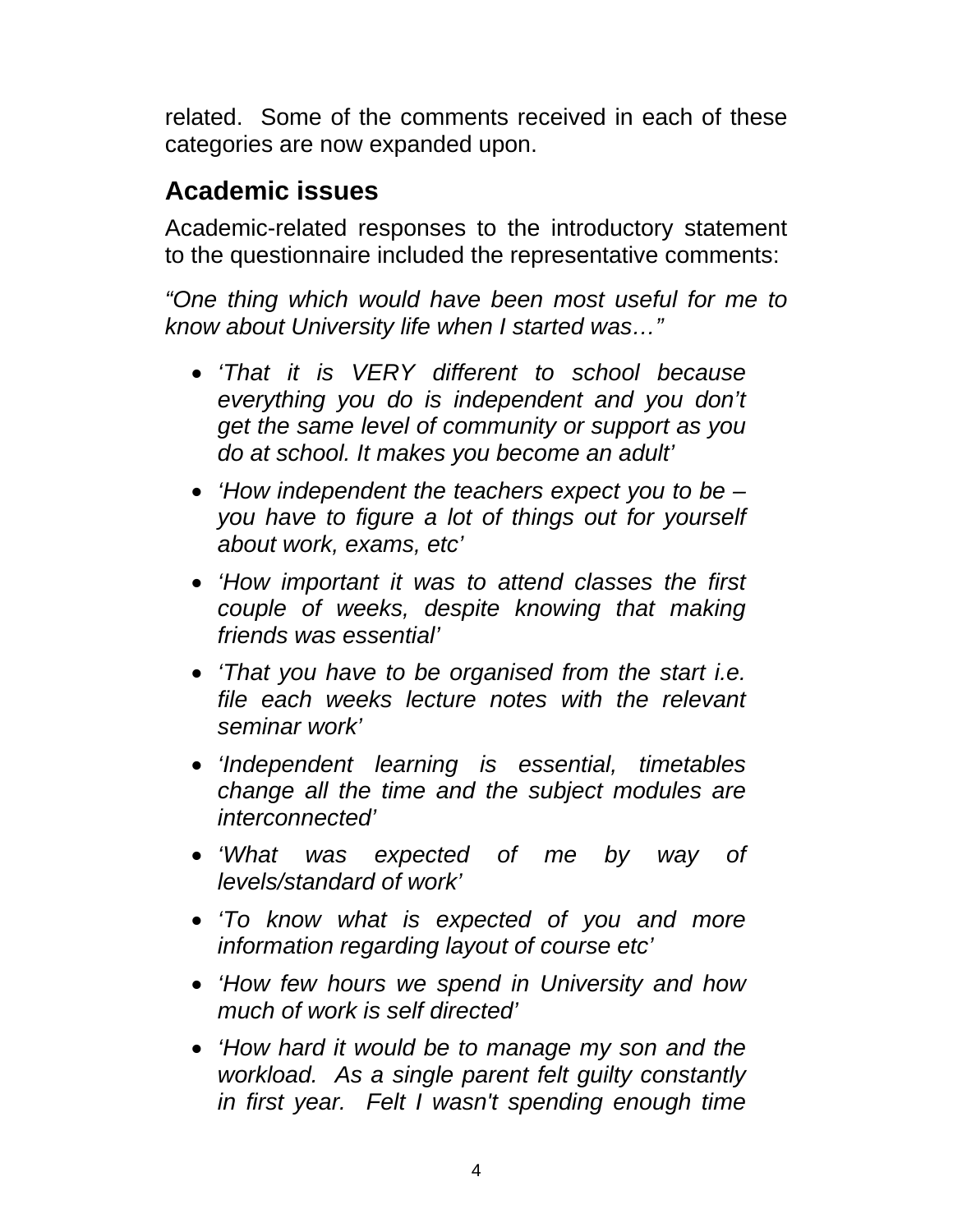*with my son or not working as hard as I could have'* 

- *'How hard it would be sometimes to balance work and play'*
- *'That lecturers are not like teachers in school! You can talk to them if you're struggling, you can get extensions on work and there is no such thing as detention in University!'*
- *'Not to try to buy every book on the module reading list'*
- *'There's tons of information about [social activities]. It seems… even when you go for your one to one with your personal tutor at the beginning…they said that they didn't need to talk to me because I wouldn't have any housing issues, or anything like that… so really they didn't want to have anything to do with me… There needs to be more about the academic side than the social side'*
- *'Knowing where I can get info about services and facilities the Uni provides. Even being here for more than a year, I have not known many things which are provided by the Uni and facilities that will be useful. There are things we won't know there is as we don't even know they exist'*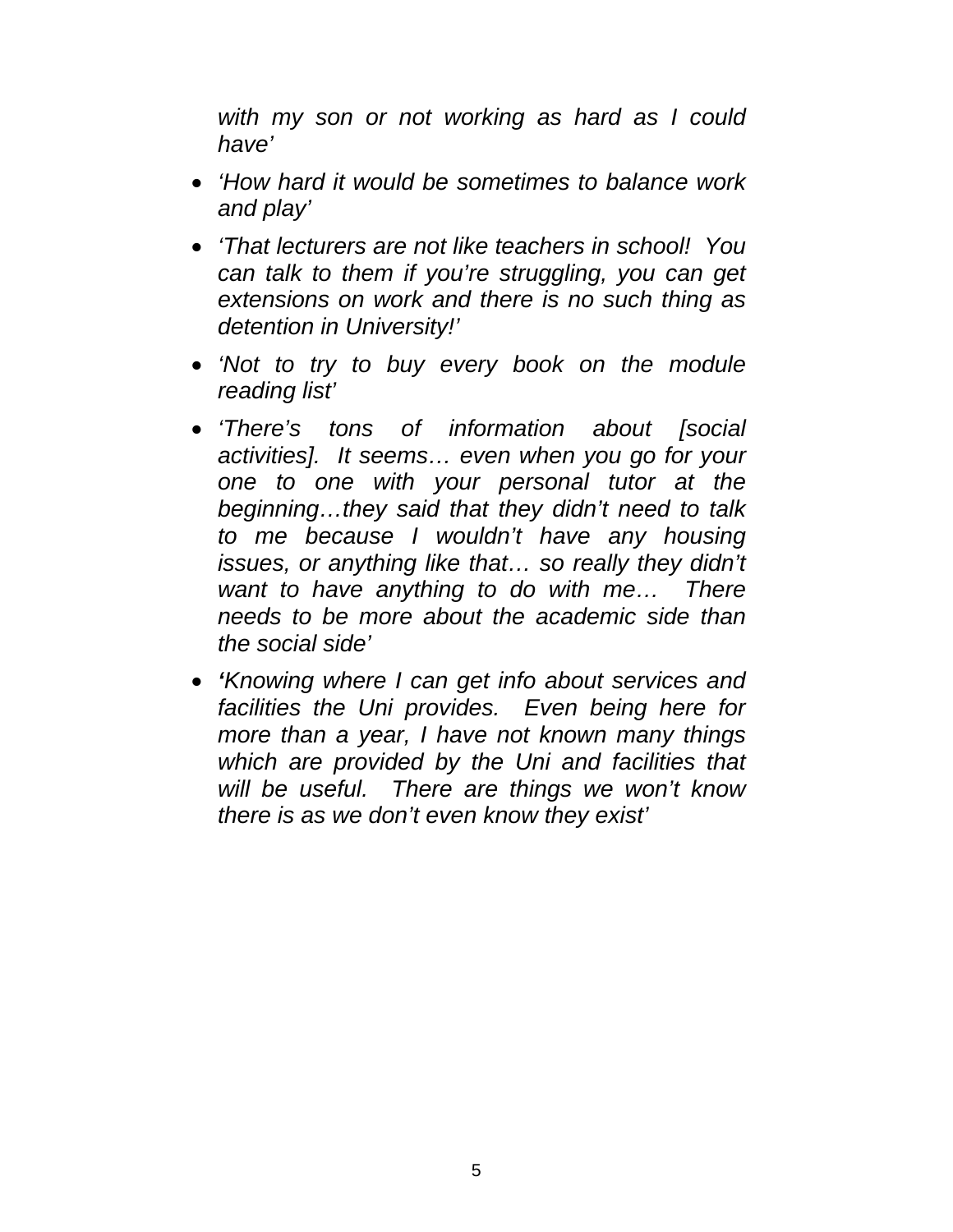Table 2: Major themes –academic needs

| Major themes which emerged from the students' comments<br>in respect of academic needs revolved around wanting to<br>know what was expected of them in terms of: |                                                                                                                                                                                                                                                                                                                                                                |  |
|------------------------------------------------------------------------------------------------------------------------------------------------------------------|----------------------------------------------------------------------------------------------------------------------------------------------------------------------------------------------------------------------------------------------------------------------------------------------------------------------------------------------------------------|--|
| Independent learning                                                                                                                                             | The difference between University<br>and school especially in respect of<br>having to engage in independent<br>learning, be self-motivated and to<br>develop good organizational skills.                                                                                                                                                                       |  |
| Subjects of study                                                                                                                                                | A full explanation of what will be<br>studied, in order to help them make<br>more informed choices<br>e.g. in the prospectus (one<br>student commented on a<br>perceived imbalance in the<br>chemistry: biology content of<br>their course)<br>e.g. at open days geared more<br>specifically to courses<br>e.g. in-depth guide to modules<br>prior to starting |  |
| <b>Teaching methods</b>                                                                                                                                          | The importance of seminars<br>e.g. how to engage in group<br>discussion                                                                                                                                                                                                                                                                                        |  |
| Assignments/marking                                                                                                                                              | The kinds of essays and exams that<br>they would have and the volume of<br>feedback they could expect<br>e.g. how much, how often<br>Support available<br>e.g. resources, strategies to<br>employ                                                                                                                                                              |  |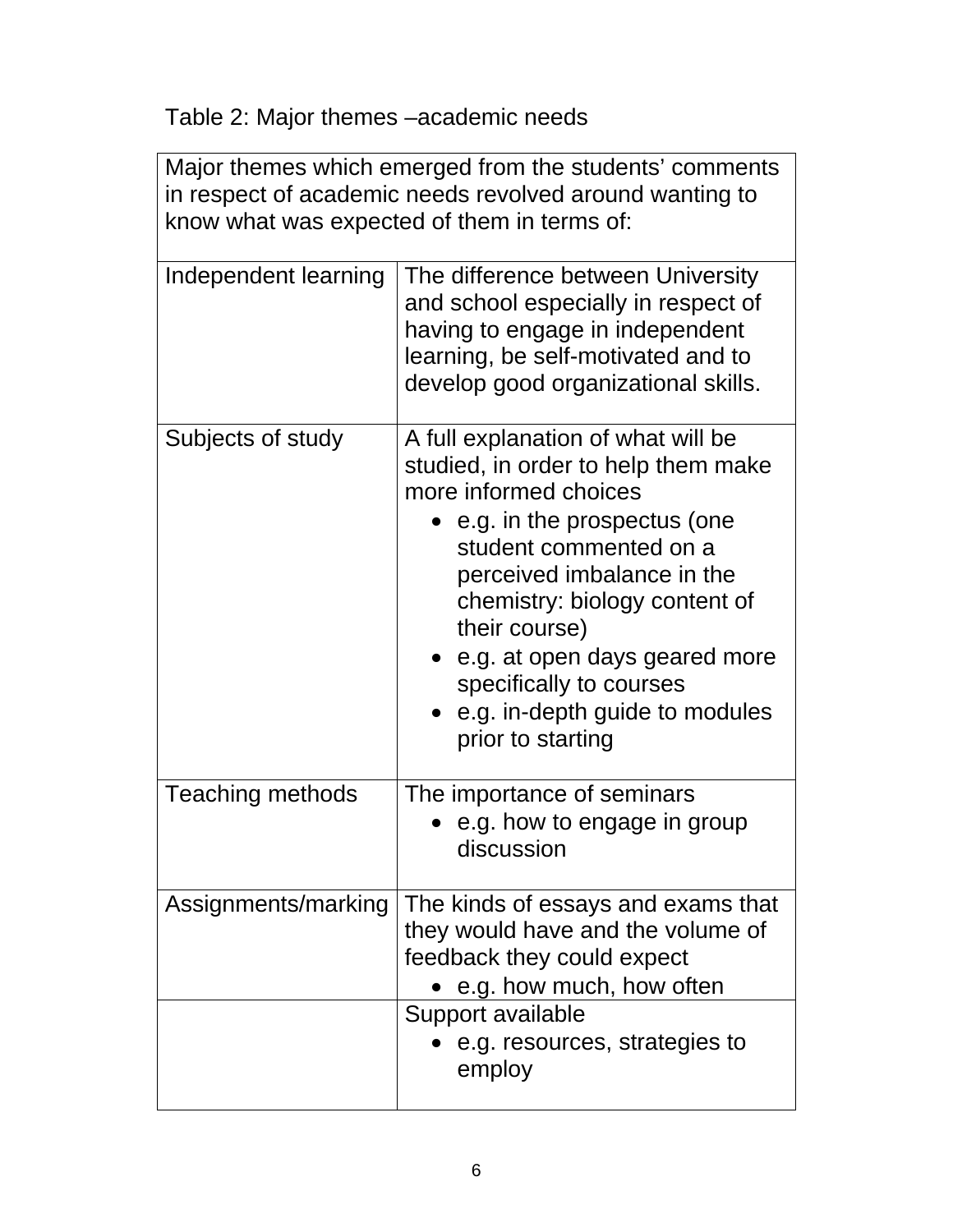| Resources (reading) | How much reading would be<br>expected and what might be useful<br>to research prior to attending<br>lectures<br>• e.g. obtaining reading lists<br>before the course in order to<br>prepare for the demands of<br>subjects and lecturing staff<br>• e.g. which reading is essential,<br>can it be found in plentiful<br>supply in the library.<br>• e.g. Is there a core text worth<br>purchasing? |
|---------------------|---------------------------------------------------------------------------------------------------------------------------------------------------------------------------------------------------------------------------------------------------------------------------------------------------------------------------------------------------------------------------------------------------|
| Resources (staff)   | To know who lecturers, personal<br>and guidance tutors are and where<br>they may be found<br>$\bullet$ e.g. contact lists<br>e.g. open surgeries                                                                                                                                                                                                                                                  |

The literature corroborates the importance of these issues. Yorke and Longden (2008) found that, whilst most students claimed to have understood what was expected of them academically in HE, roughly one-third of their respondents said that academic work was harder than they had expected it to be. Younger students especially (i.e. aged less than 21 on enrolment) felt they had made a poor choice of field of study and that their programme was not as anticipated. Their feeling that they were making insufficient academic progress meant that many first years had considered withdrawing from their courses and, in Yorke and Longden (2008)'s study, 40% of those who had little or no prior knowledge of their programme had considered withdrawal, whereas only 25 per cent of their betterinformed peers had done so. Also, with respect to younger first years, Yorke and Longden (2008) found a limited willingness to 'read around' the subject of study.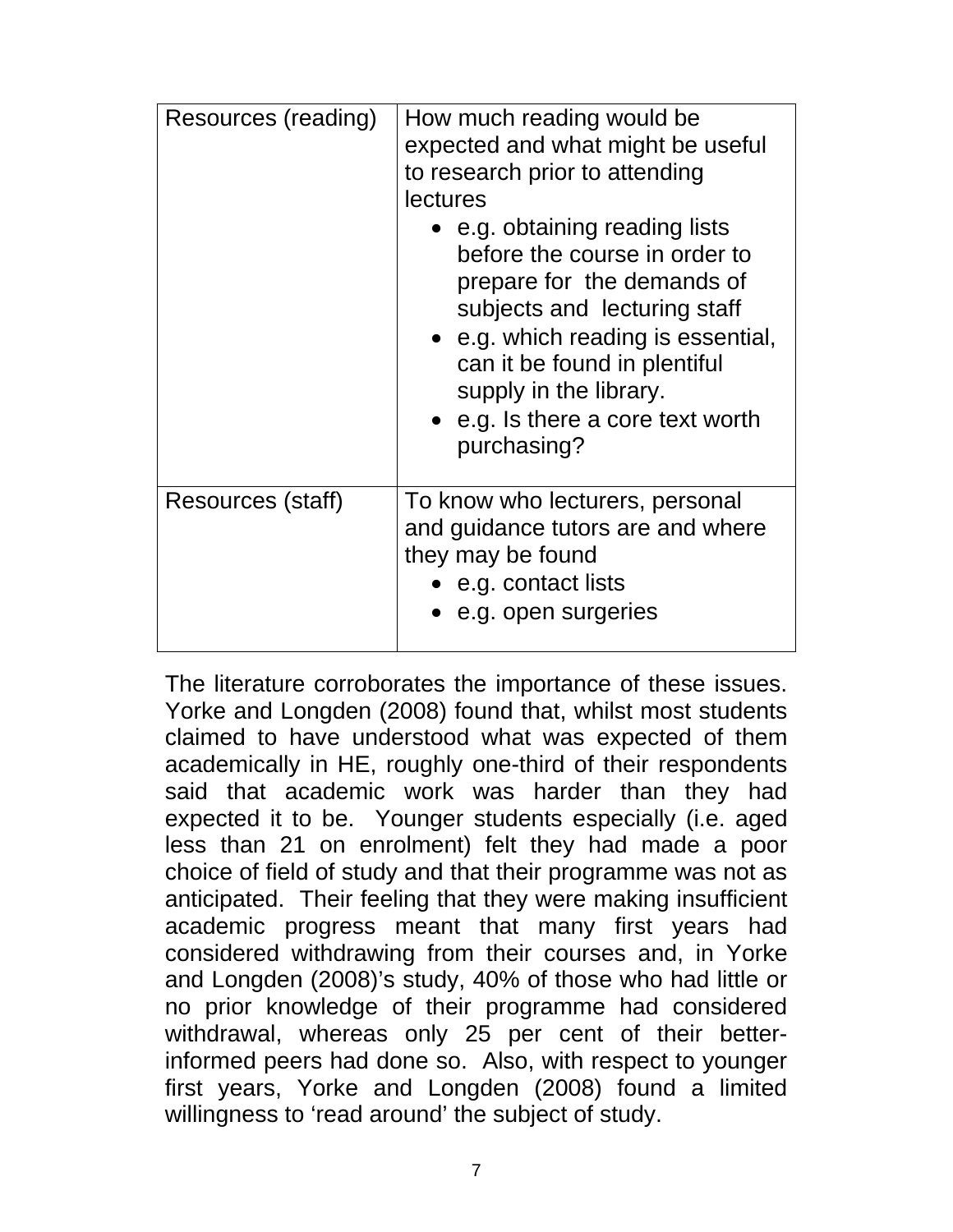Reason et al (2006) found that first-year students' perception of the support they received was the single greatest influence on their development of academic competence. Students who reported feeling that the staff at their HEI provided the academic and non-academic support they needed, and who felt they had good relationships with staff, were more likely than similar students at other HEIs to report greater gains in academic competence.

The additional and increasingly diverse range of students now entering HE means increased pressure on the availability of one-to-one contact time with staff, and students are expected to become increasingly self-sufficient in their learning. Increasing class sizes and reduced tutorial support can make for a difficult transition from school to university. The change from a structured learning environment to one where study requirements are less well defined can be particularly difficult for first years, especially those in large classes. Socially, large class sizes can exacerbate the difficulty of the school to university transition, particularly for students who do not come with a school cohort and for students from disadvantaged backgrounds (Hofmeister, 1998). Many of these classes have high failure rates, and high attrition rates

Round (1995) has discussed student retention issues in some detail. Round cites research which promotes frequent student: teaching staff interaction as fundamental to student retention (Chan, 2001; Thomas, 2002; Taylor & Bedford, 2004) but unrealistic given current staff: student ratios and the level of resource.

Bekhradnia et al (2006) comment how, until recently, HEIs rarely provided information to prospective students about what they could expect by way of contact with their teachers, and the amount of formal teaching. This meant that students interested in such questions have had to rely on indirect and unsatisfactory sources of information, such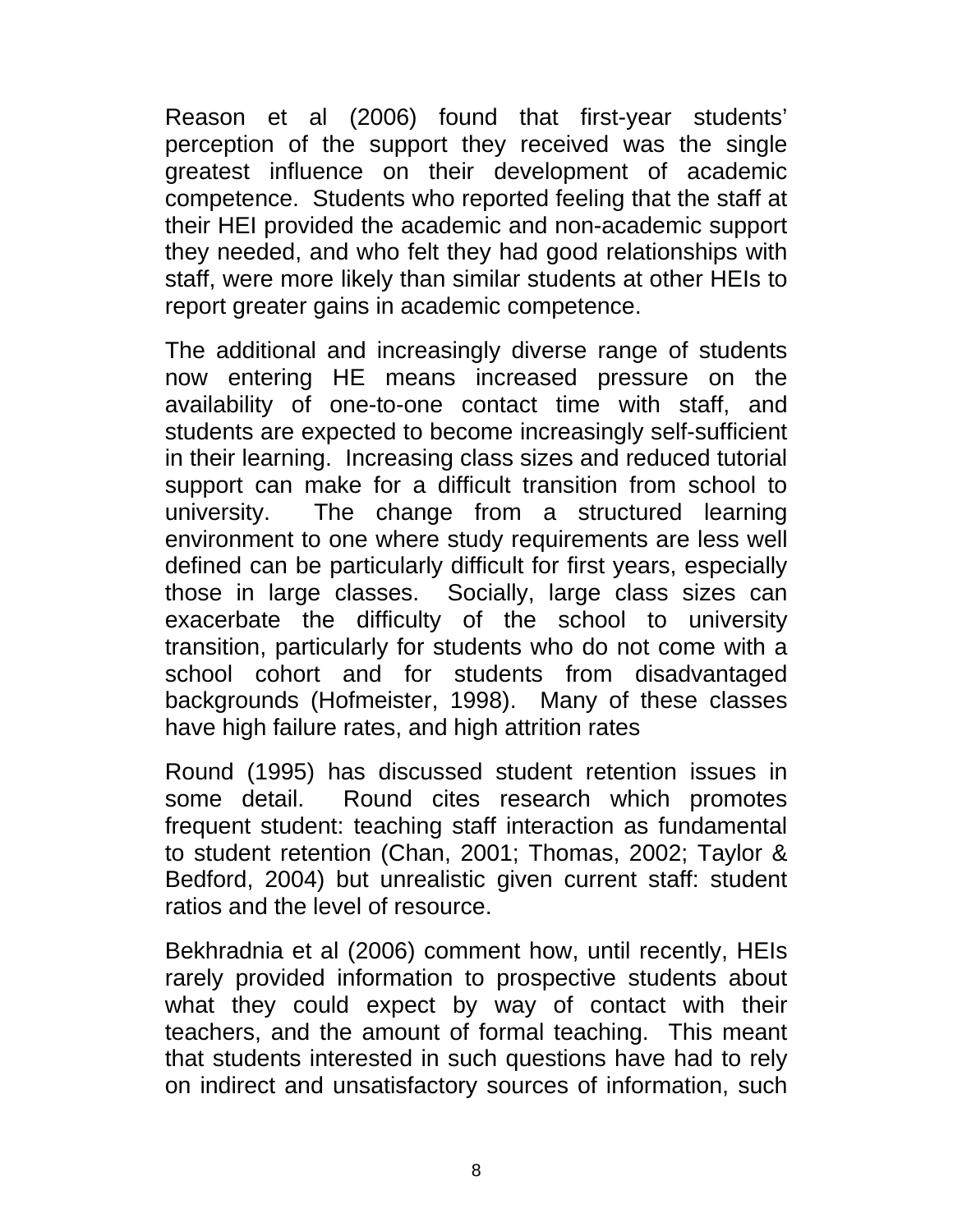as newspaper league table analyses of staff: student ratios – a misleading proxy for teaching contact.

# **Time and timetabling issues**

Time and timetabling related responses to the introductory statement to the questionnaire included the representative comments:

- *'How difficult it can be balancing coursework with free time, guidance on how to manage time would have been very helpful at the beginning, instead of having to learn the hard way (doing all night cramming sessions) etc'*
- *'How difficult it would be to get books from the library/access tutors as the assignment deadlines approached. I should have done more earlier to avoid these problems'*
- *'The fact that the course takes up a lot more time than you would think, time management suggestions/help would have been useful'*
- *'My lectures would be from 9am-8.30pm with marked attendance - not great for those with chronic illnesses!'*
- *'It would have been really useful to have a better idea of the number of hours work that would be required of me. This would have helped massively in finding a job with the appropriate number of hours'*
- *'Just how demanding it is on my time, especially being a mature student with a young family. It is difficult to give yourself to one without neglecting the other'*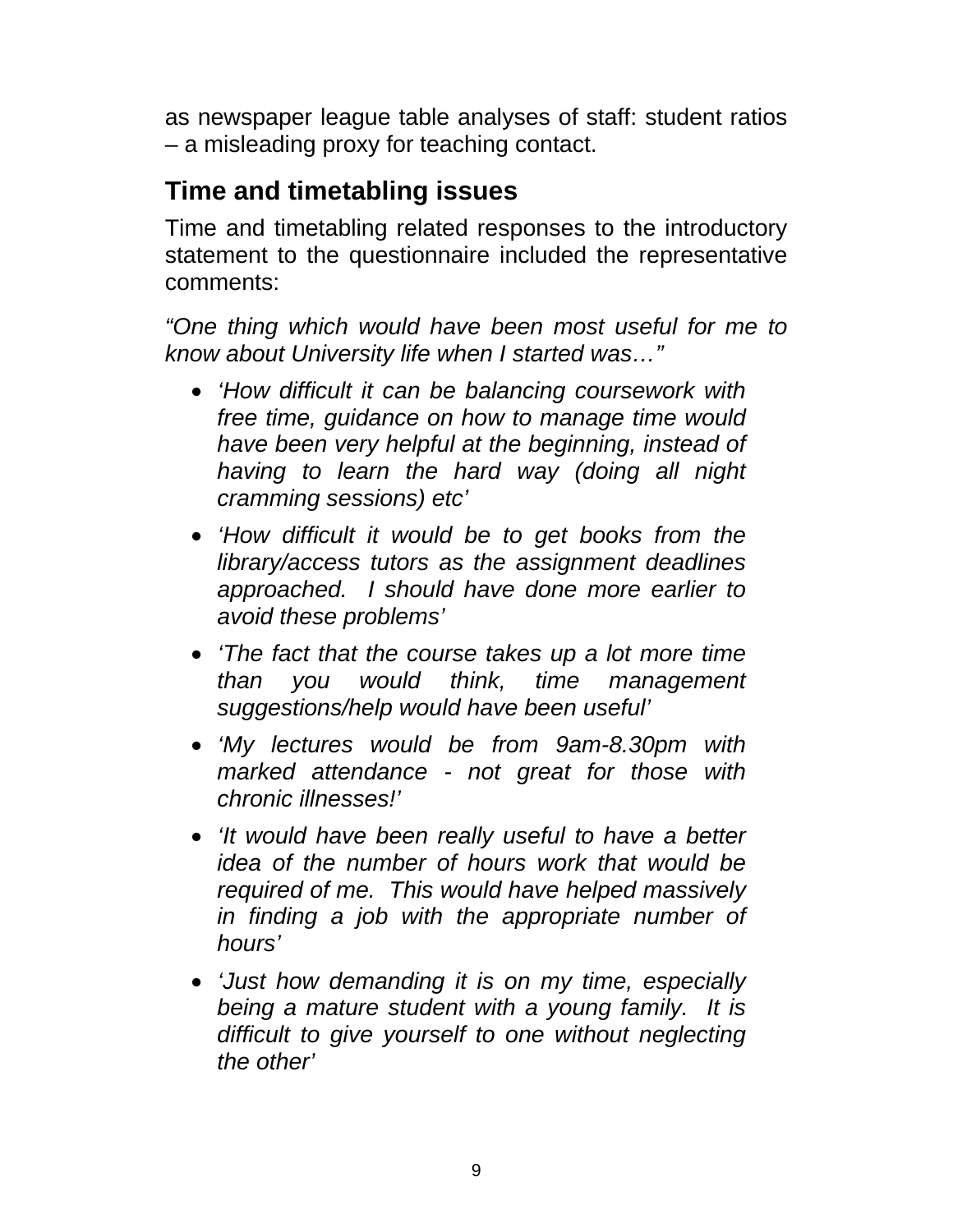- *'The timetable, to organise childcare well in advance. I'd have relaxed & enjoyed it so much more had I felt I knew home life was taken care of & not spend freshers' week & week 1 hanging onto every word to give me a clue!'*
- *'The truth about Uni not the fake lies they tell you at college and schools. It is about stress, the one thing they conveniently leave out'*

Table 3: Major themes – time/timetabling needs

Major themes which emerged from the students' comments in respect of time and timetabling needs revolved around wanting to know in respect of :

| Timetable          | What a timetable for a typical University<br>week looks like                                              |
|--------------------|-----------------------------------------------------------------------------------------------------------|
|                    | How to interpret a timetable (some of which<br>appear very complex and are subject to<br>change)          |
|                    | Early starts and late finishes (inconvenient<br>for those with childcare/carer<br>responsibilities)       |
| Time<br>management | How to make best use of free time between<br>lectures and on 'days off'                                   |
| Workload           | A concomitant accompaniment to the heavy<br>workload is stress, experienced by a<br>number of respondents |

Yorke and Longden (2008) found that 39% of the first year students in their study said that they had difficulty in balancing academic and other commitments. This was especially true for more mature students. UK-domiciled students with dependants frequently referred to stress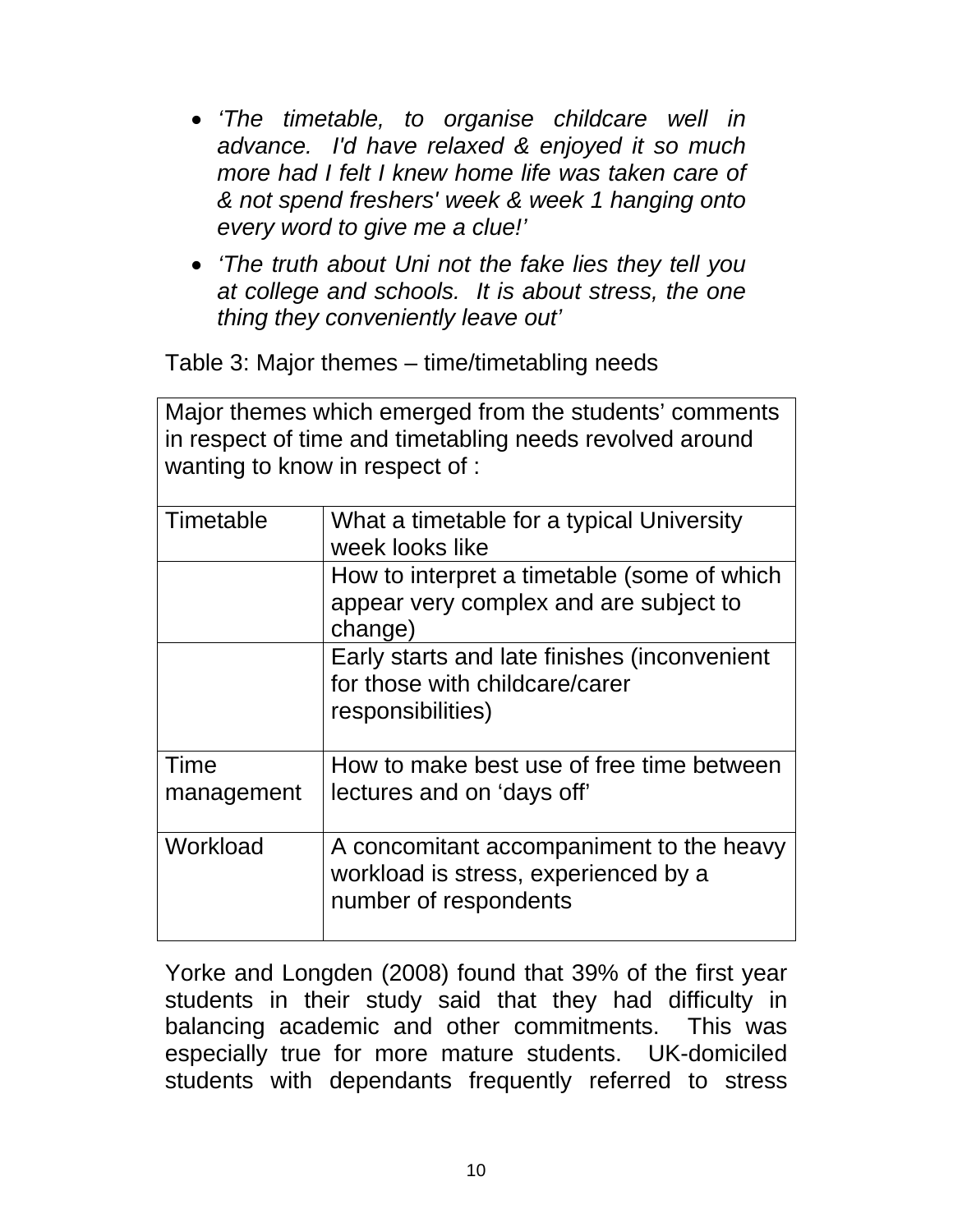associated with their programme and the heaviness of the workload. This came out at Northumbria too, where

*"One thing which would have been most useful for me to know about University life when I started was…"* 

- *'How to get to know other part-time or mature students, as a member of both groups I did feel slightly isolated on entering the Uni environment'*
- *'How they can accommodate mature students with children'*

There were other groups in the diverse student community who expressed concerns, e.g. access to learning support for students with mental health issues and access to dyslexia report. In relation to the latter, students needing to supplement their income would appreciate advice on parttime jobs for dyslexic students.

# **Financial issues**

The issue of finance and special needs was raised by Yorke and Longden (2008)'s report of a mature disabled student who had to take a year out because she had got herself into debt.

Finance related responses to the introductory statement to the questionnaire included the representative comments:

- *'How vital a part-time job would be in supporting me through my three years at university'*
- *'How difficult financial matters would be, and how hard it is to work part time and ensure you get all your work done, without having to worry about paying rent and bills, as well as deadlines'*
- *'All the different places you can get student discount!'*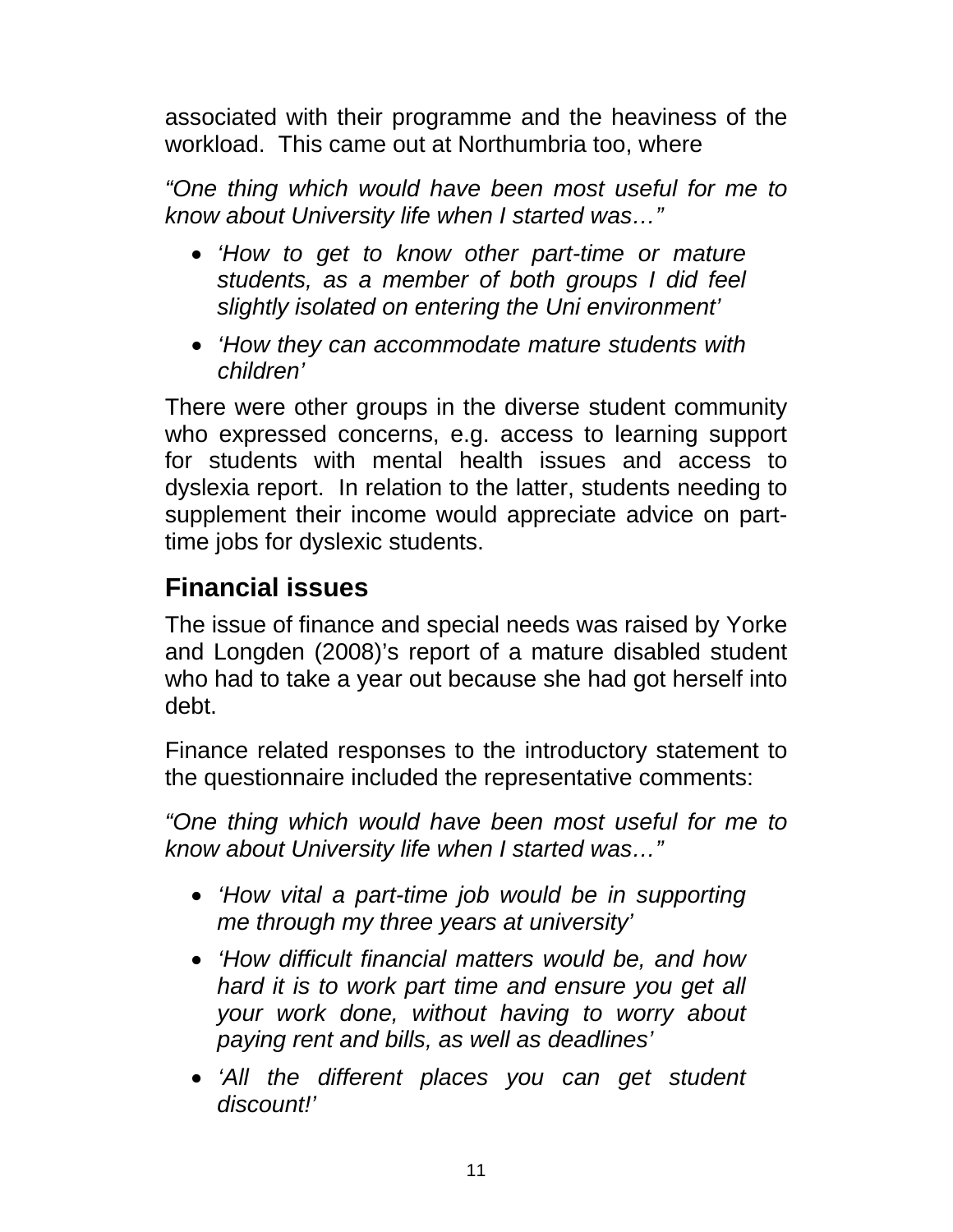- *'How much money I would have to spend buying books for my course'*
- *'How much money I would waste on alcohol'*
- *'That although Student Loans may sound like a lot of money, they really don't stretch that far!'*
- *'Your overdraft has to last for 3 years, not one term'*
- *'I don't think students are informed enough about the financial side. Working part time and studying for my degree has been very tough – I thought University would be so much fun but it's been nowhere as enjoyable as I expected!'*
- *'The easiest way to set up a bank account for international students'*

Table 4: Major themes – financial needs

| Major themes which emerged from the students' comments |                                                                                                                  |  |
|--------------------------------------------------------|------------------------------------------------------------------------------------------------------------------|--|
| in respect of money needs revolved around wanting to   |                                                                                                                  |  |
| know in respect of :                                   |                                                                                                                  |  |
| Sources of                                             | Bursaries, grants, student                                                                                       |  |
| funding,                                               | awards/sponsorship available                                                                                     |  |
| <b>Banking</b>                                         | Overdrafts, use of (free) ATM machines                                                                           |  |
| <b>Budgeting</b>                                       | Approximate costs to be given beforehand<br>- course fees, house rental, materials<br>costs, parking charges etc |  |
| Money                                                  | General support and guidelines on money                                                                          |  |
| management                                             | issues, avoiding debt                                                                                            |  |
| Workload                                               | Balancing Uni workload, part time work,<br>social life                                                           |  |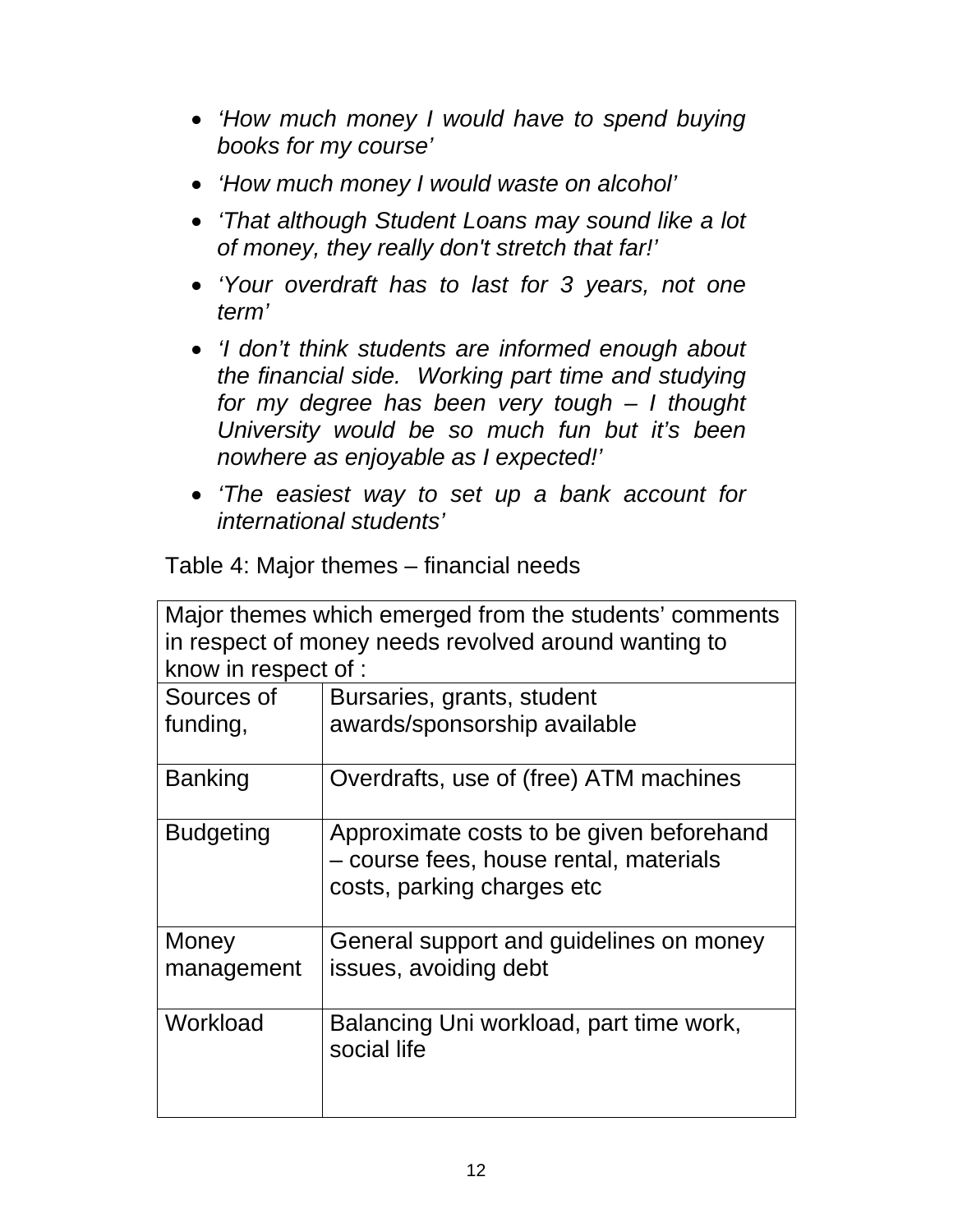| Resource<br>costs | How much textbooks cost and how useful<br>they would be<br>• e.g. use of Amazon vs Uni Bookshop<br>• e.g. fact there was a discount available<br>at the Well Read Bookshops on a<br>Saturday<br>• e.g. purchase of second hand books |
|-------------------|--------------------------------------------------------------------------------------------------------------------------------------------------------------------------------------------------------------------------------------|
|-------------------|--------------------------------------------------------------------------------------------------------------------------------------------------------------------------------------------------------------------------------------|

Yorke and Longden (2008) found nearly 60% of the first year students in their study were worried about financing their studies. This was more significant for older than for younger students. Again, nearly 60% said that they had had to undertake paid work in order to support themselves while in higher education. A number of students in their study pointed to the problems that they had found in balancing employment and academic study and handling debt.

#### **IT issues/library and learning services**

There was a feeling among students in Briguglio's (2000) study of ESL students that they should not always be left to their own devices and to find out things by trial and error for themselves especially with respect to University systems such as IT and the library and learning resources. Some second years in Briguglio's study were unaware of the availability of certain services, e.g. study skills support.

Northumbria students' IT-related responses to the introductory statement to the questionnaire included the representative comments:

*"One thing which would have been most useful for me to know about University life when I started was…"* 

• *'Location of computers etc, how to print out. it's not easy at first'*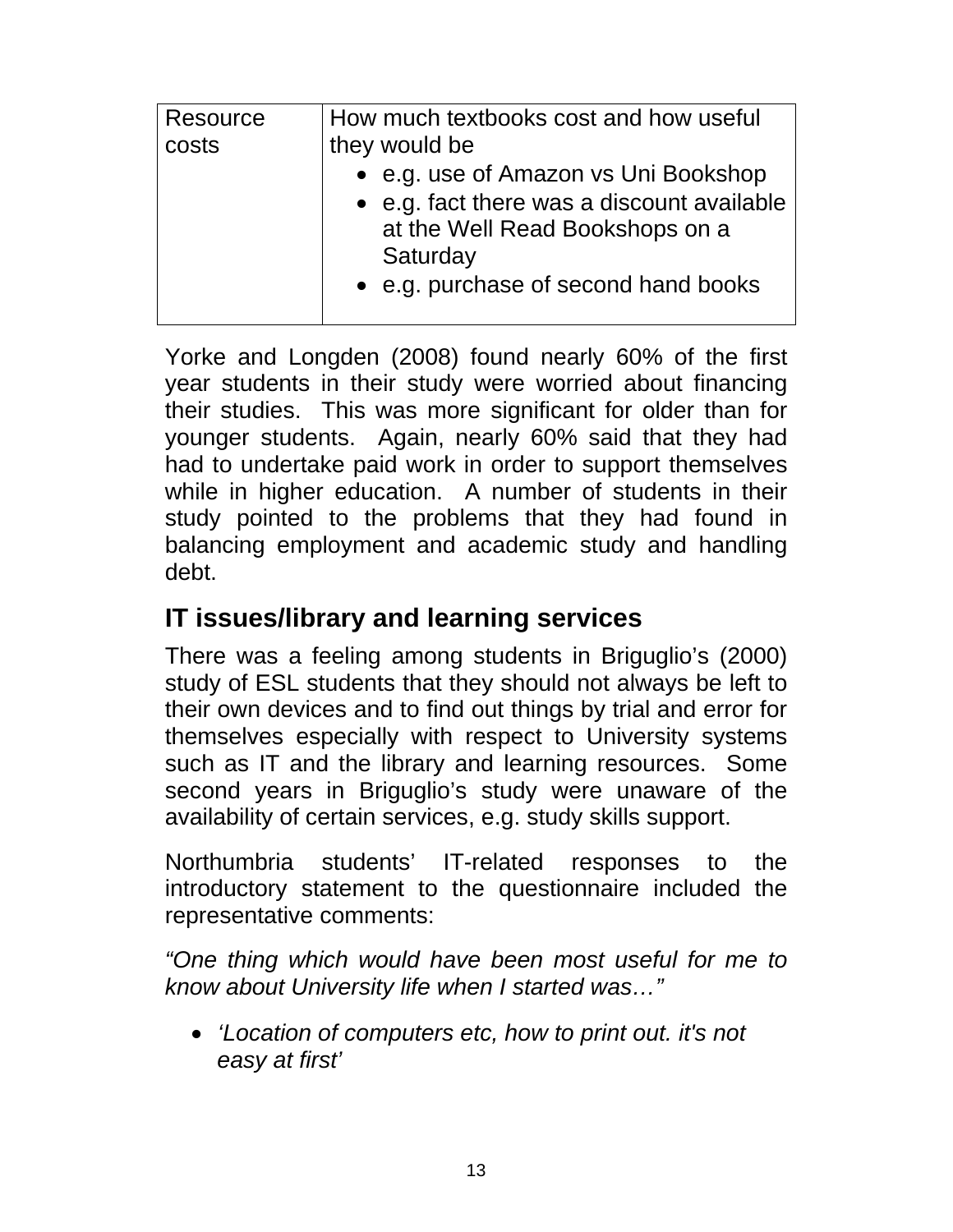- *'All those things that you find out later anyway (printing, library) but it would make you feel more comfortable in the rather confusing beginning'*
- *'That the majority of modules and assessments require the usage of a computer'*
- *'How to access emails, Blackboard and journals efficiently'*
- *'Where and when labs were open as when I asked tutors they did not know opening times. This is very important to University life as often I can't visit during 9-5 so have to go in the evening'*
- *'Where each of main buildings were & what facilities they had on offer, e.g. 24 hour computer access'*
- *'How to research and locate relevant texts/resources for assignments via the Internet or through the library'*
- *'How to use NORA!! 4 years here and still no idea'*

Table 5: Major themes –ICT/library needs

| Major themes which emerged from the students' comments<br>in respect of ICTs/library needs revolved around wanting to |                                                               |  |
|-----------------------------------------------------------------------------------------------------------------------|---------------------------------------------------------------|--|
| know in respect of :                                                                                                  |                                                               |  |
| <b>IT knowledge</b><br>generally                                                                                      | e.g. spreadsheets                                             |  |
| Virtual<br>learning<br>environment                                                                                    | e.g. features of BlackBoard                                   |  |
| Library usage                                                                                                         | e.g. interlibrary loans<br>e.g. Understanding how to use NORA |  |
| Citations                                                                                                             | e.g. academic referencing, avoiding<br>plagiarism             |  |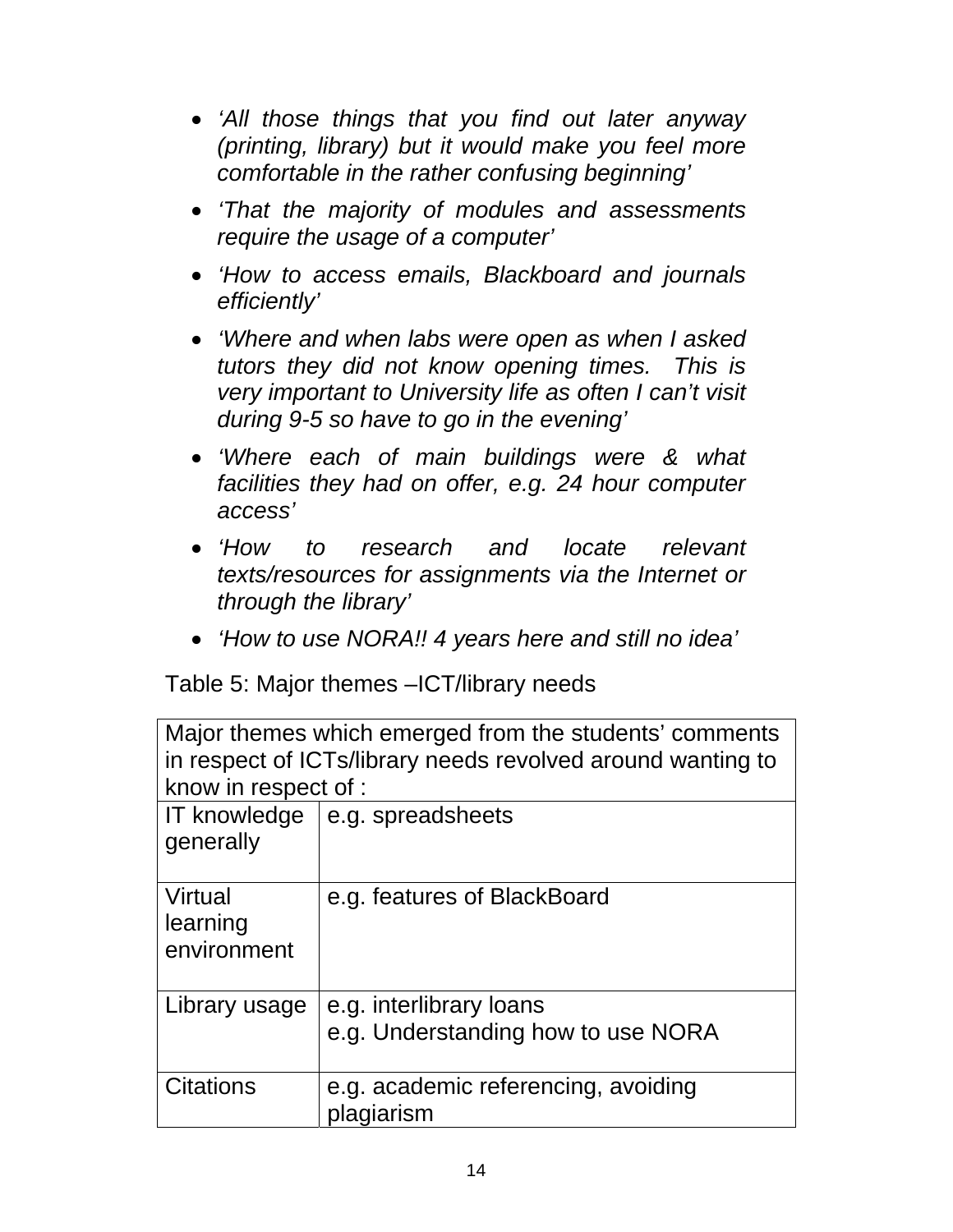Generally IT and library-related issues featured seldom. This is hardly surprising given that Northumbria was named the 'UK's most IT-enabled Organisation' at the Computing Awards for Excellence 2006

In their study Yorke and Longden (2008) found that students who did not have access (or cheap access) to the internet from their rooms and who were obliged to use general institutional facilities, found such facilities were not always available to them. In Yorke and Longden's study the most frequently mentioned dissatisfaction in the general area of institutional resourcing related to the standard of halls of residence: In a separate ICT study conducted by the researchers students were asked what was their main residence during term-time. Just under a third of respondents continued to live with their own family. Only 10% of students resided in University accommodation, the majority of students (49%) saying they lived in a shared private rental accommodation. The students were then asked what most accurately reflected their access to the internet. The vast majority of students, 82% of the cohort stated they had full private access to the internet in their place of residence with a further 12% saying they had frequent shared access with only 1 respondent saying they had no access to the internet.

#### **Accommodation issues**

Northumbria students' accommodation-related responses to the introductory statement to the questionnaire included the representative comments:

*"One thing which would have been most useful for me to know about University life when I started was…"* 

• *'Not to get a house before Christmas with people you don't know very well. They can turn very quickly! Wait until you know everyone better. There will always be houses to rent'*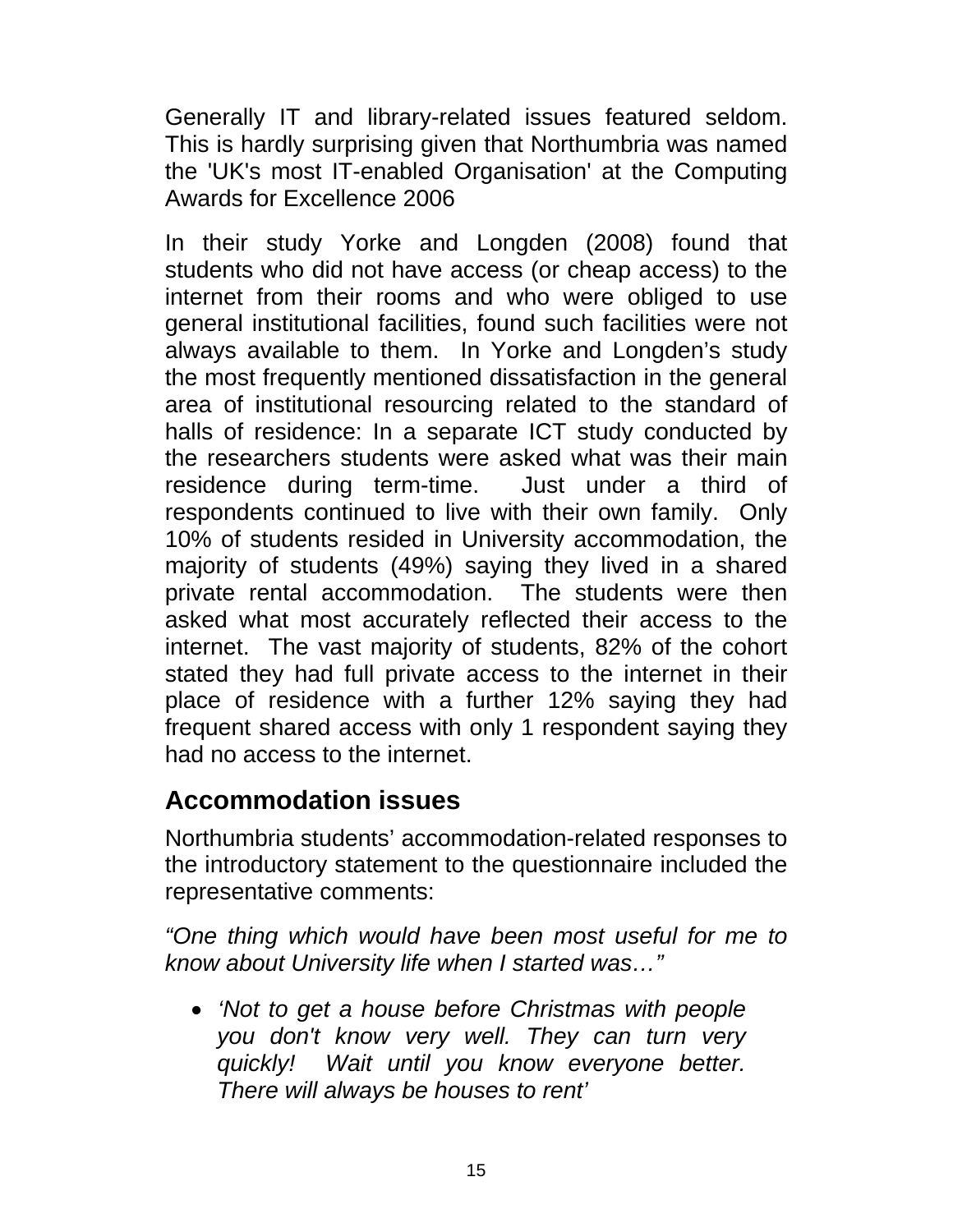- *'Advice about moving accommodation as I was very unhappy with arrangements in my first year'*
- *'How much bills are in shared accommodation for 3,4,5,6 tenants etc'*
- *'How difficult it might be living with strangers'*

Northumbria halls of residence featured in only one response:

• *'How tough it was to live in halls. All the noise and being alone or surrounded by people'* 

The main concern expressed was about learning to live with other people and a few students made reference to finding and funding accommodation.

# **Location issues**

Location-related responses to the introductory statement to the questionnaire included the representative comments:

- *'Where all the buildings etc were that you'd be using most so there wasn't a mad panic in the end of freshers' week when you didn't know where you were going'*
- *'How to get around the campus to start with! How about some guided tours of the site for all new students - part time, mature as well as all the youngsters!'*
- *'How the room numbers were abbreviated on university timetables, particularly when dealing with classroom numbers preceded by several zeros'*
- *'What happens/what was available in each of the different buildings'*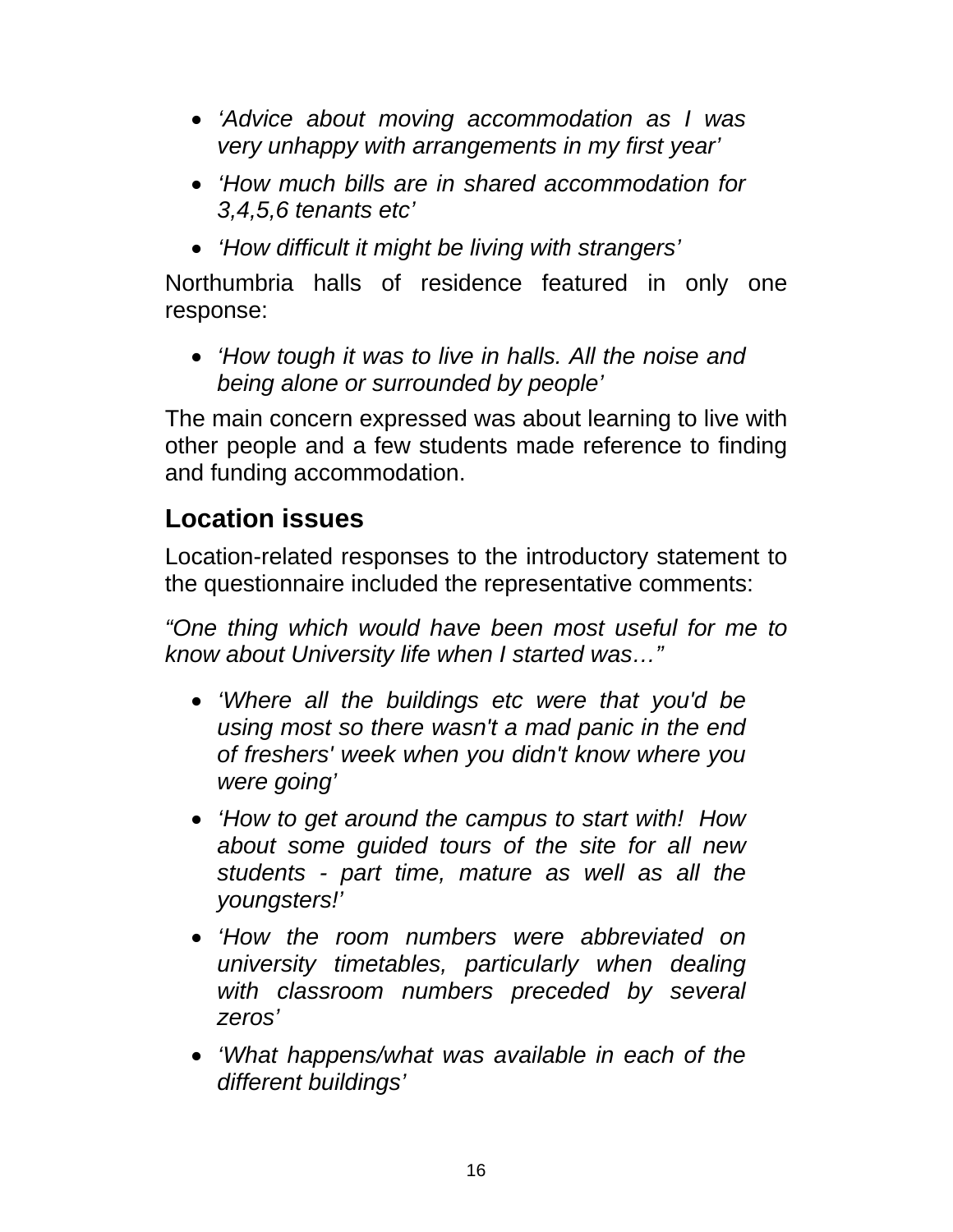- *'More about the city itself, the university sells all of the cultural side of the city but these are actually areas that we don't frequently use, local day to day information would be more useful than art gallery and pub and club information'*
- *'More information about Newcastle city night life, where students go, and what areas are popular. How to get there and back?'*
- *'That fresher's week wasn't just for people who didn't live in Newcastle or surrounding areas in fact it was for everyone. also more information about it would have been ideal as I never participated in it and I really regret that'*

The chief issues involved the need for more directional assistance both in terms of having a campus map but also maps of the city and its surrounds incorporating guidance on shops and transport, including taxi ranks.

Whilst the students discussed academic issues, they also touched upon a number of other personal, social and economic issues. As McInnis et al (2000) point out, personal and emotional issues have direct consequences on successful studying so there is a need for institutions to take an holistic approach, supporting students as 'whole' people – socially, emotionally and physically as well as academically. Yorke and Longden (2008) report how younger students (i.e., aged less than 21 on enrolment) in their study suffered to a greater extent in respect of making the school – university transition, indicating greater difficulty with making friends with fellow students, accommodation and homesickness, and indicating lower levels of enthusiasm regarding the city or town in which they were studying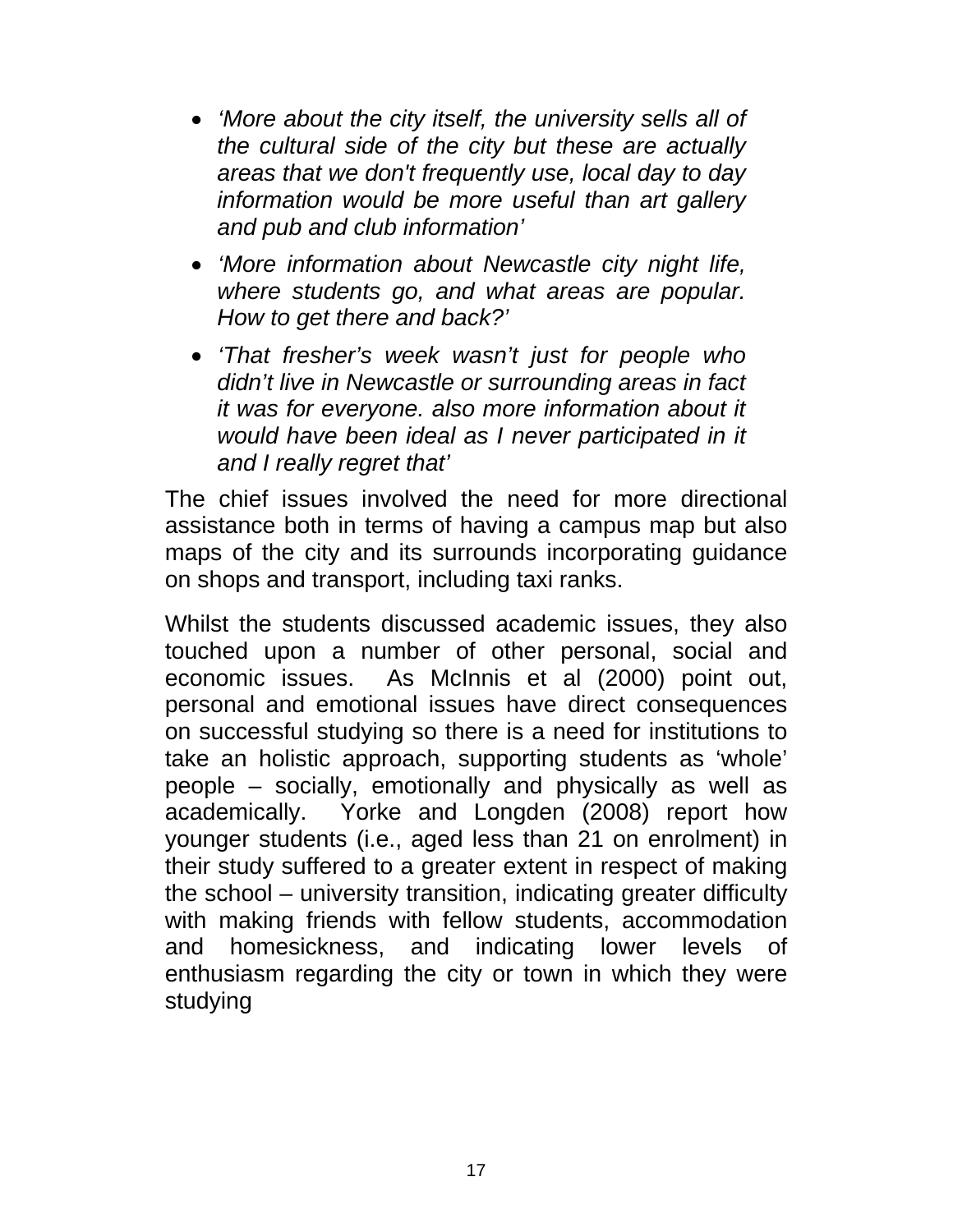#### **Social issues**

Northumbria students' social-related responses to the introductory statement to the questionnaire included the representative comments:

- *'An early awareness of the social facilities available in the school as well as students available to welcome and assist freshers who arrived late, (because I arrived late)'*
- *'Being an international student it would have helped to know what kind or activities were possible plus getting to know ho to join and what societies where there for all of us'*
- *'Different societies existing like ISOC for international students'*
- *'Help to find a local church that is student friendly'*
- *'How going home even once a fortnight can ruin your 1st year experience. Bonds are harder to form. Boyfriends at home if a long way away is a BIG mistake. Don't do it. It will NEVER work'*
- *'You really can't afford to have a late night with a 9 o'clock lecture the next morning!'*
- *'Become an insomniac…it's the only way not to miss anything and still get your work done!'*
- *'City nightlife guide, e.g. good nights out, cheap nights out, good clubs, good bars, places that air sport, etc'*
- *'Don't bring a TV. A really good way to make friends is to sit watching telly in a communal area instead of locking yourself up in your room'*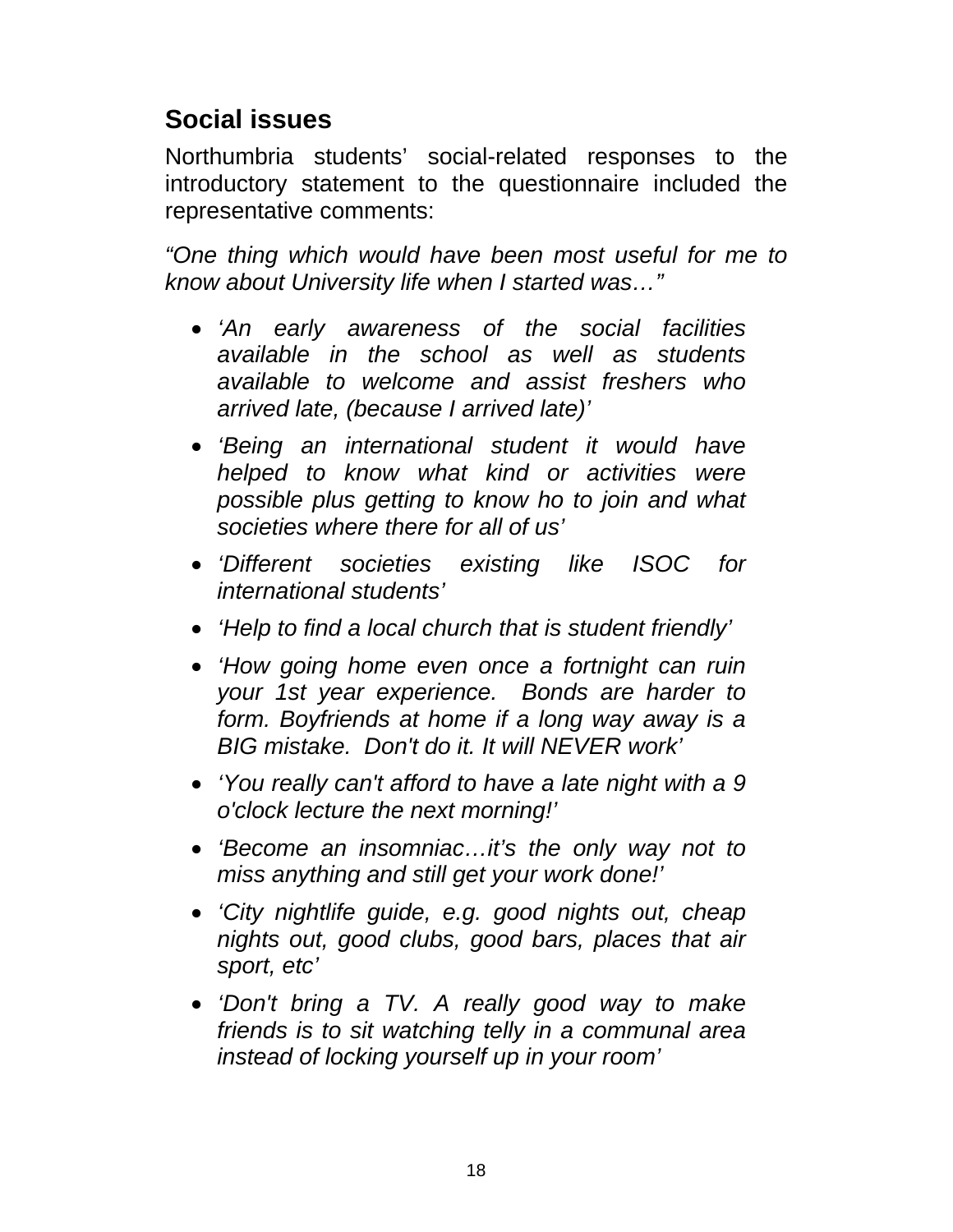• *'The first year should be spent doing social activities and joining clubs. My course in the first year has very little relevancy to the final year now and the opportunities offered by the Students' Union should be taken'* 

Comments relating to social issues centred around issues of loneliness and home-sickness and 'breaking the ice' with other students. Failure to socialise could result in students finding it hard to fit in. This emerged in relation to international students. Newcastle has a reputation for being a 'party city' and for a 'booze culture' which proves difficult when cultural or religious issues mean that students cannot join in. Yorke and Longden (2008) found some of their respondents indicated that they had found it difficult to integrate socially into their community and this was expressed as a personal dislike of a 'partying' culture:

Gannon-Leary, Crane and Buckley (2009) found that, for many 'local' students at Northumbria, their University experience involves travelling into University to attend lectures/seminars and travelling back. If there is sufficient time between lectures they may return home; if there is insufficient time, they are likely to work in the library. They do not join clubs or societies or engage in sports and they have friendship groups based around school and home. Statistics for 2007/8 indicate that 79.5% of full-time students were from North East England (Facts & Figures http://www.northumbria.ac.uk/static/5007/cppdf/factfig0708. pdf). Yorke and Longden (2008) similarly report on how these commuter students find it difficult to make friends despite the fact that friendship formation is a crucial element of a positive HE experience. They point out how HEIs can assist in friendship formation through the approaches they adopt to teaching; for example, by engaging students early on in activities that involve collaboration.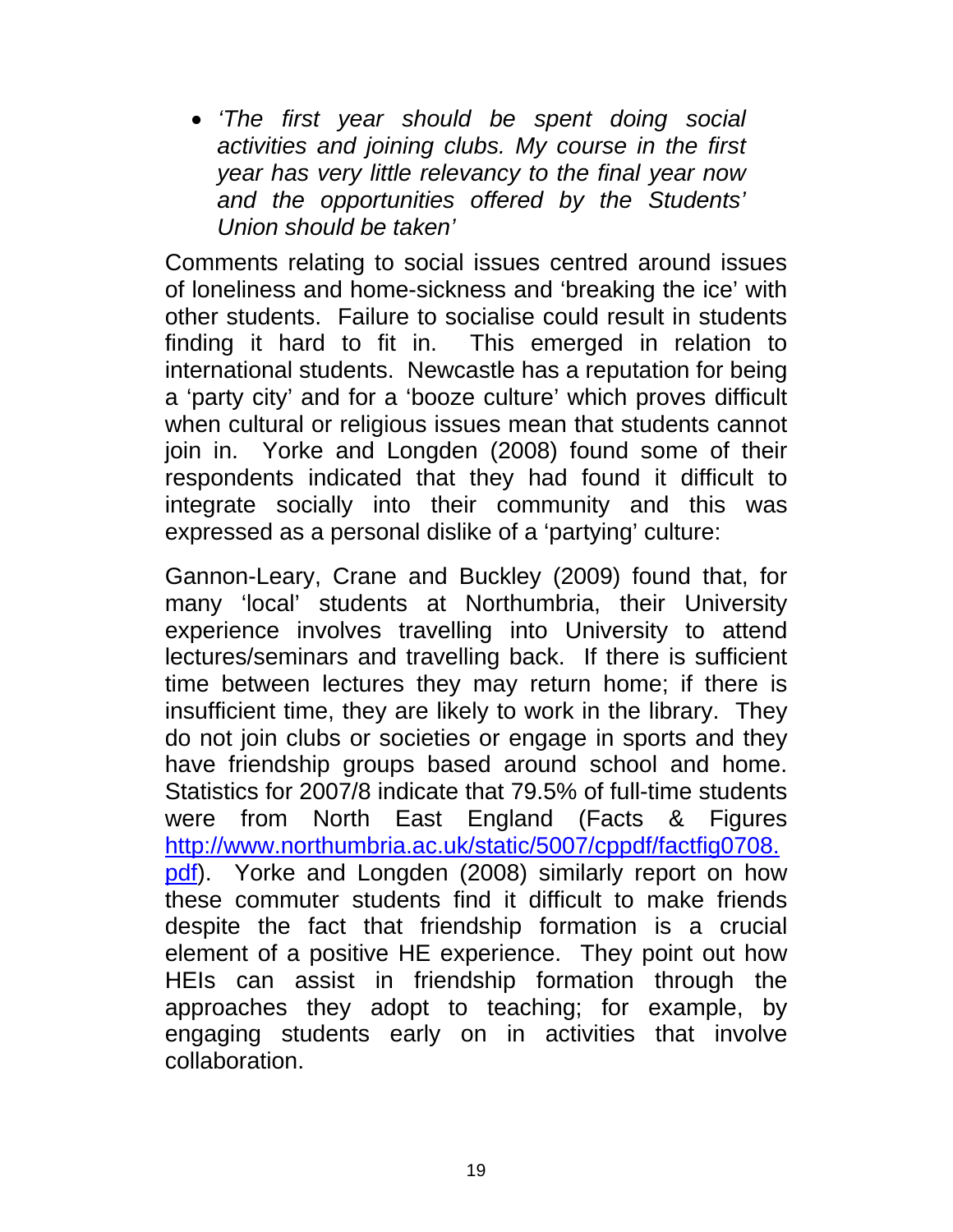Studying at university is a social and cultural experience as well as an educational one, and students benefit from developing abilities to interact with people from different backgrounds in addition to acquiring knowledge and skills. In some instances, peer mentoring schemes have been designed to match home and international students and involve both in the mentoring process (Devereux, 2004). Without any prompting, one Northumbria student responded to the 'killer' question with a plea for peer mentoring:

• *'I would have benefitted from having a mentor whom I could have contacted prior to starting Uni. This mentor would be more appropriately suited if they were a similar age (perhaps) but definitely undertaking a similar course. I think the facility would benefit many starting Uni and for the mentor to gain experience plus sharing experience'* 

Northumbria University staff are advised to contact Joanne Smailes, Learning and Teaching Advisor for Staff Development, if they are interested in finding out more about peer mentoring.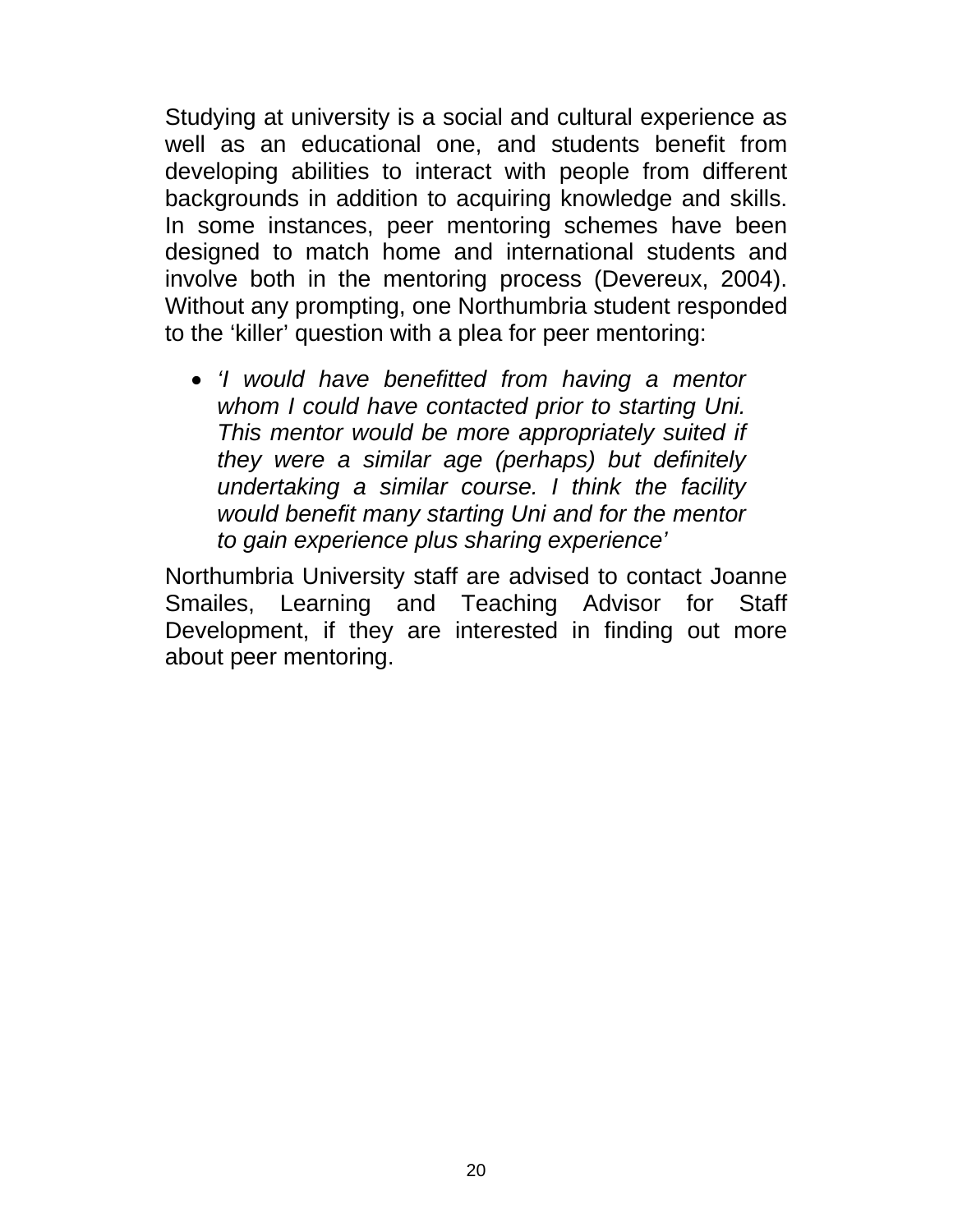#### **References**

Bekhradnia, B., Whitnall, C. and Sastry, T. (2006) The academic experience of students in English universities [online]. Oxford: Higher Education Policy Institute. http://www.hepi.ac.uk/pubdetail.asp?ID=223 [Accessed 27<sup>th</sup> May 2009]

Boud, D., Cohen, R., & Sampson, J. (2001). Peer learning in higher education: Learning from and with each other. *Adult Education Quarterly*, 5*3*(1): pp65-66.

Briguglio, C. (2000) Language and cultural issues for English-as-a-Second/Foreign Language students in transnational educational settings. *Higher Education in Europe*, 25(3) pp425-434

Bruffee, K. (1999). *Collaborative learning: Higher education, interdependence and the authority of knowledge* (2nd ed.). Baltimore: John Hopkins University Press.

Chan, V (2001). Learning autonomously: the learners' perspective. *Journal of Further and Higher Education* 25(3). pp285–300

Devereux, L. (2004) 'When Harry met Sarita: Using a peermentoring program to develop intercultural wisdom in students'.

http://herdsa2004.curtin.edu.my/Contributions/RPapers/P07 2-jt.pdf [Accessed May 2006]

Dook, J. (2002). PASS: A new initiative in first year Biology at UWA*. In Focussing on the Student*: Proceedings of the 11th Annual Teaching Learning Forum, 5-6 February. Perth: Edith Cowan University.

http://lsn.curtin.edu.au/tlf/tlf2002/abstracts/dook-abs.html [Accessed May 2006]

Farrell, H., Pastore, C., Handa, N., Dearlove, J., & Spalding, E. (2004). Initiating the battlers. *Proceedings* of the *ISANA Conference 2004.* December 2004, Melbourne.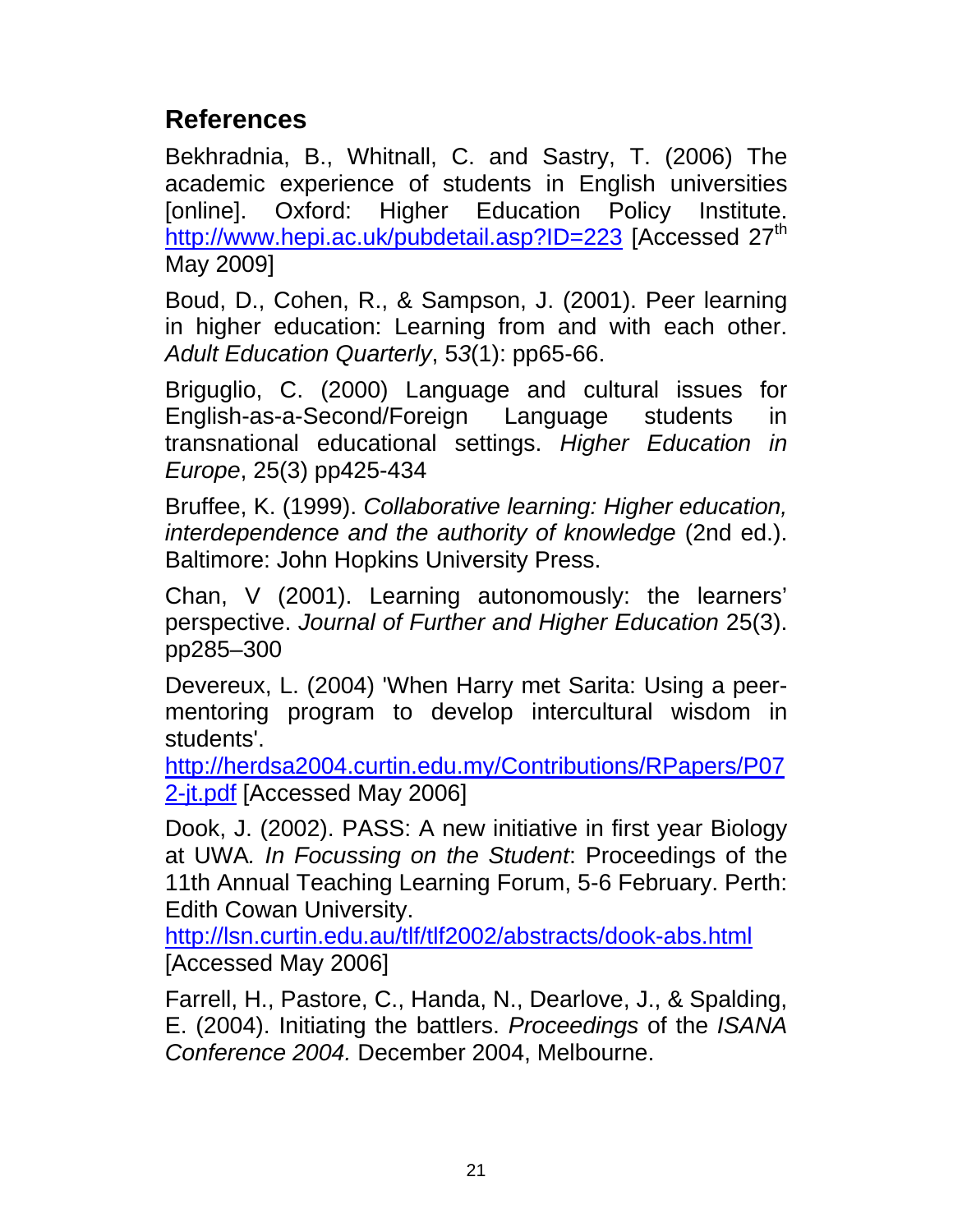Gannon-Leary, P., Crane, R. & Buckley, R. (2009) *Home students: internationalisation & diversity in the classroom: A report for the International Learning Enhancement Group.*  Newcastle: Northumbria

Hodges, R., & White, W. (2001). Encouraging high-risk student participation in tutoring and Supplemental Instruction. *Journal of Developmental Education,* 24, pp2- 10, p43.

Hofmeister, J (1998) *Evaluation research findings of the pre-university project on transition and student mentoring into University.* In S. Goodlad (ed) Mentoring and tutoring by students` London: Kogan-Page pp107-120

Jarkey, N. (2004) Orientation as an ongoing learning experience: student focused and holistic. *'Transforming knowledge into wisdom : holistic approaches to teaching and learning : proceedings of the 2004 Annual International Conference of the Higher Education Research and Development Society of Australasia* 4-7 July, Miri, Sarawak' edited by F Sheehy and B Stauble, pages pp185-193. Milperra NSW : HERDSA

http://herdsa2004.curtin.edu.my/Contributions/RPapers/P06 3-jt.pdf [Accessed May 2006]

McInnis, C., James, R. & Hartley, R. (2000) Trends in the first year experience in Australian universities, in Prebble, T. et al. (2004) *Impact of Student Support Services and Academic Development Programmes on Student Outcomes in Undergraduate Tertiary Study: A Synthesis of the Research. Report to the Ministry of Education in New Zealand*. Part IV, pp51–86.

Packham, G. & Miller, C. (2000) Peer-assisted student support: a new approach to learning, *Journal of Further and Higher Education*, 24(1), pp55–65.

Parker, B. & Montgomery, D. (1998) *The Engineering Opportunity Program at the University of Wollongong.* In P. Howard, G. Swarbrick & A. Churches (Eds). *Waves of change: Proceedings of the 10th Australasian Conference*